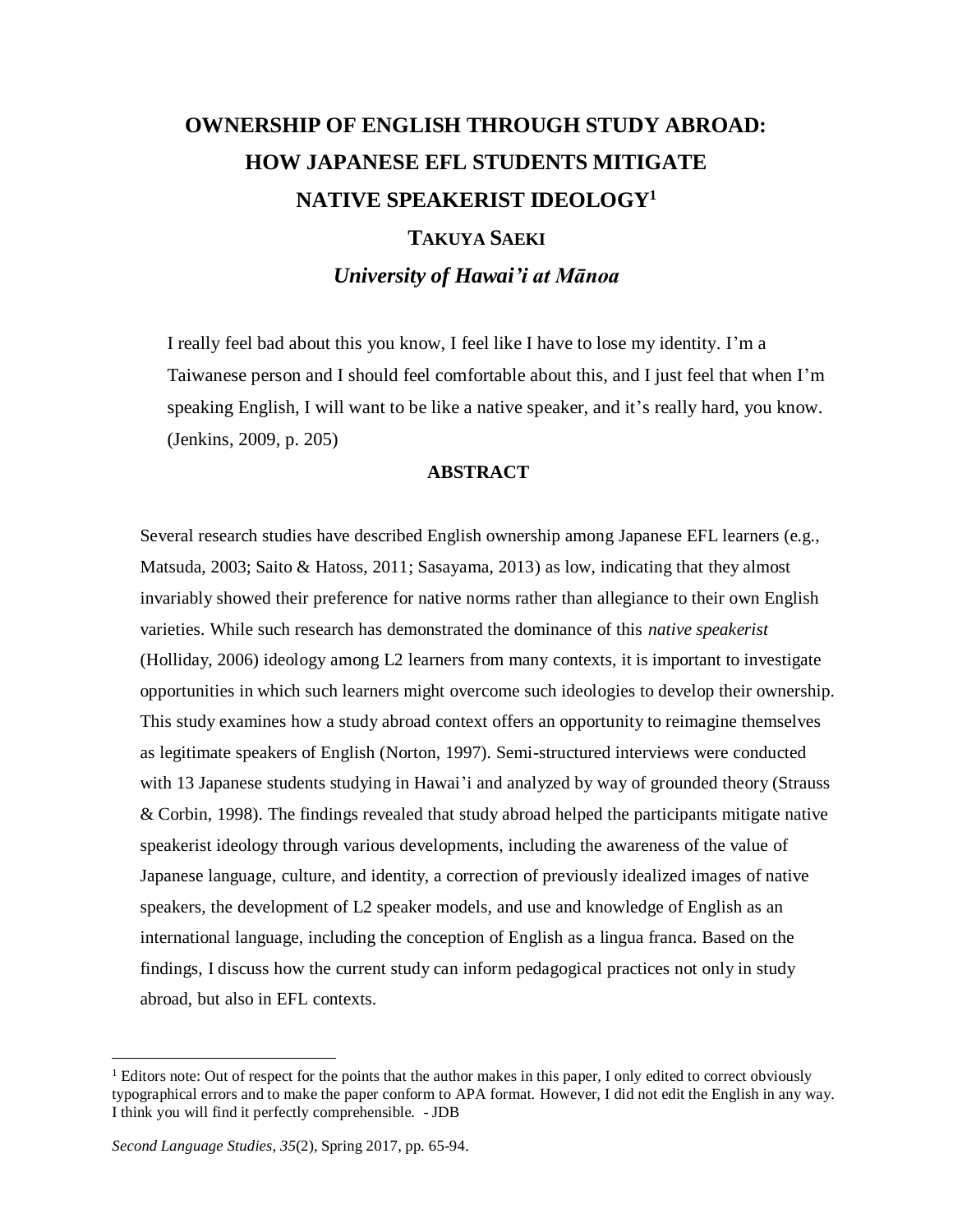# **INTRODUCTION**

While the global appropriation of English has widely been acknowledged in academia, the notion of native speakers<sup>2</sup> as the idealized model of English speakers is still maintained among many English as a foreign language (EFL) learners (e.g., Butler, 2007; He & Zhang, 2010; Jenkins, 2009; Luk, 1998; Matsuda, 2003; Saito & Hatoss, 2011; Shaw, 1983; Timmis, 2002; Xu, Wang, & Case, 2010). The excerpt above (Jenkins, 2009, p. 205) can help us clarify an issue about English ownership, which highlights a Taiwanese second language (L2) English speaker's struggle in acquiring English as his/her own language, being lost in a limbo between the preservation of one's own indigenous identity and the desire for an identification with native speakers. As the Taiwanese speaker of English indicates, many learners exhibit a complex and ambivalent sense of ownership in that while at the conceptual level they understand that they do not need to speak like a native speaker given the global and local roles of English, they still wish to speak and even become like a native speaker at the personal level due to a lingering *native speakerism,* or the idea that native speakers represent the ideal speaker of the English language and that they are also the most valued language teacher by virtue of their first language (L1) status (Holliday, 2006). As such, what is in the ownership is often struggle, resistance, legitimacy, authority, correctness, non-inferiority, self-worth, confidence, and therefore, it is considerably complicated and worth exploring.

Ownership of English, therefore, is an important theme both in terms of L2 identity and English language learning. Without a sense of ownership, no matter how much learners invest in their English language learning and no matter how well they come to master the language, their continued belief in their peripheral position with respect to native speakers will prevent them from considering themselves legitimate speakers (Norton, 1997; Parmegiani, 2010), resulting in inferiority and lack of self-worth, confidence, and motivation (Dornyei, 2005). On the other hand, ownership arguably brings empowerment. Seilhamer (2015) argues that "with linguistic ownership, speakers have carte blanche to manipulate the language in whatever way they see fit to suit their own whims and purposes" (p. 385). They no longer need to watch faces of native

l

<sup>&</sup>lt;sup>2</sup> Although the term "native speaker" and "non-native speaker" have been contentious for many years, I intentionally use these terms since this research discusses the ideology that stems from its problematic concept.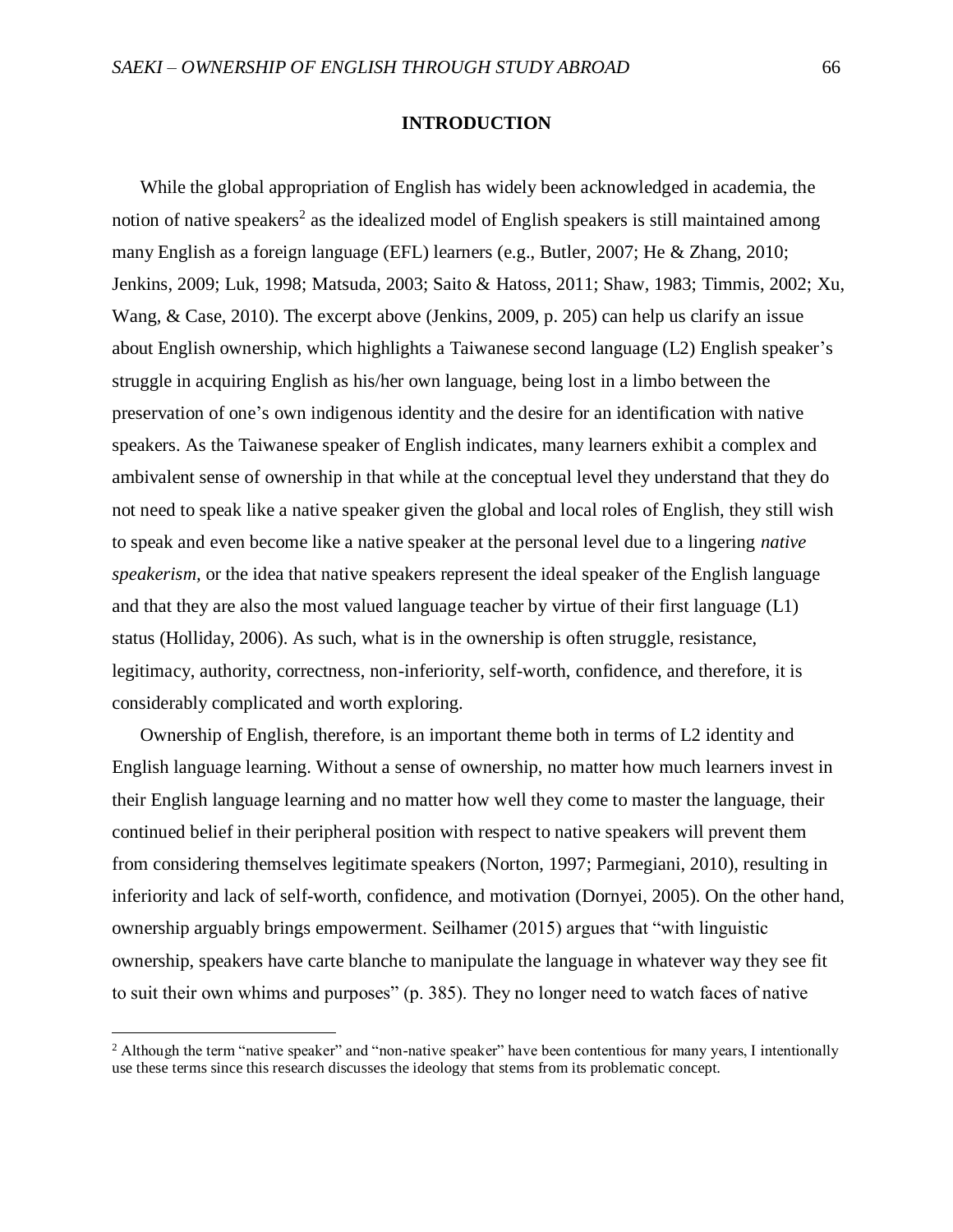speakers to see whether the usage and expression they say are "correct" or not, but rather with ownership they are encouraged to use English in the way they want, making use of their own linguistic and cultural frameworks to the extent that it is mutually intelligible in various contexts of the language use. To put the concept in a metaphor, having ownership of English is just like playing jazz in that when you were a jazz player, you do not play strictly from the music score but depart from the score to improvise, play it by ear, and create your own music by throwing your feeling and expression into it. Similarly, if you have ownership of English, you do not conform strictly to the lingua-cultural norm of native speakers, but express your own identity in your own English variety (e.g., Crystal, 2003; McKay, 2002; Widdowson, 1994). Such empowerment creates a joy of learning English with linguistic creativity and innovation, brings L2 learners beyond NS/NNS dichotomy, and develops their sense of legitimate speakers of English, all of which potentially leads to a non-subordinate L2 identity construction. In short, ownership matters.

The current study focuses on ownership of English among Japanese students in the context of study abroad in Hawai'i. While study abroad had been a popular context of research for some time, it is a site gaining increased research attention since the launch of Japan Public-Private Partnership Student Study Abroad Program: "TOBITATE! Ryugaku JAPAN" (MEXT, 2013) which attempts to double the number of students studying abroad by 2020. While many studies have examined the effects of study abroad on L2 learning outcomes and performance such as English proficiency, intercultural competence, motivation (e.g., Sasaki, 2007; Tanaka & Ellis, 2003; Williams, 2005), little or no attempt has been made to investigate the relationship between study abroad and ownership of English among Japanese L2 users. In addition, most ownership studies, as I will explain below, focused on just identifying and describing its existing beliefs among L2 learners (e.g., Matsuda, 2003; Saito & Hatoss, 2011; Sasayama, 2013), but an examination of how they have constructed their ownership and for what factors is quite limited. The purpose of this study, therefore, is to explore whether and in what ways the study abroad experiences influence Japanese students and seeks to identify what allows them to mitigate native speakerist ideology and thereby take ownership of English.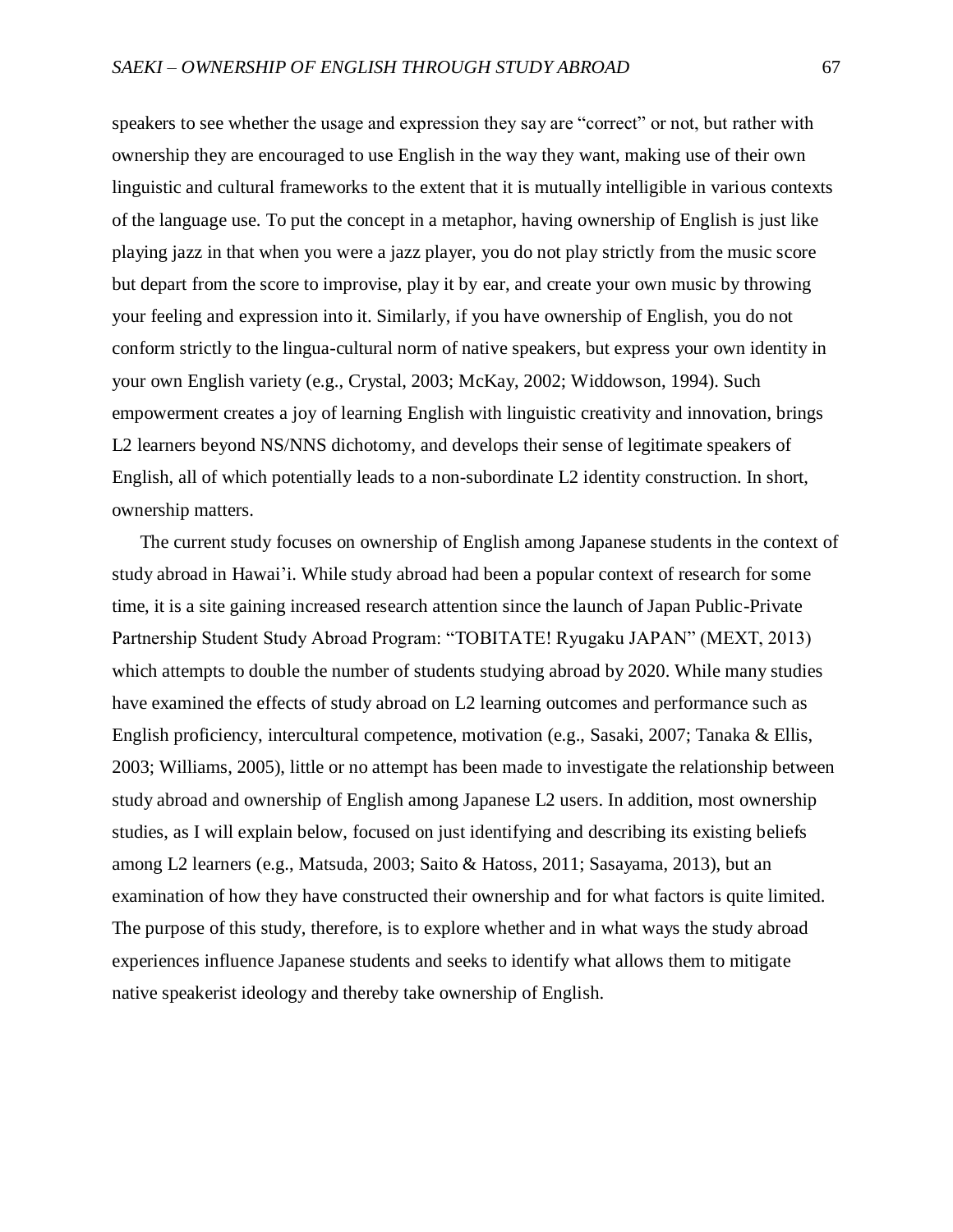## **RESEARCH ON OWNERSHIP OF ENGLISH**

One salient distinction in the research on ownership of English is between macro- and microownership (Parmegiani, 2010), which leads us to consider whether ownership is a matter of societal-level (the extent to which people adopt English in the local context) or personal-level (the extent to which an individual perceives the language as his or her own). Not surprisingly, macro-ownership studies have been carried out in the Outer Circle contexts where English plays critical roles in the society at large, while micro-ownership has been more relevant in the Expanding Circle where people learn English as a foreign language in schools but start gaining identity as  $EIL<sup>3</sup>$  users in international society. Generally speaking, the studies of macroownership have focused on ownership of local norms, while research into micro-ownership have investigated ownership of international norms, and ownership of one's own English with respect to native norms.

# *Macro- and Micro-Ownership*

l

*Ownership of a local norm.* In the Outer Circle contexts where English has become embedded into the people's everyday lives from family to social, cultural, political, and historical levels, norms of English have developed to carry the weight of the local sociolinguistic values, creating new ways of using English from phonological to pragmatic aspects. This "normdeveloping" (Kachru, 1985, p. 17) context has led the researchers to put the speakers' orientations toward English norms to foreground their degree of English ownership (e.g., Bokhorst-Heng, Alsagoff, McKay, & Rubdy, 2007; Higgins, 2003; Rubdy, McKay, Alsagoff, & Bokhorst-Heng, 2008; Saraceni, 2010). A pioneering study in this research paradigm was carried out by Higgins (2003) in which she investigated whether and to what extent speakers in the Outer Circle countries "project themselves as legitimate speakers with authority over the language" (p. 615) by way of discourse analysis through an acceptability judgment task. Her research and methodological orientation were utilized by Bokhorst-Heng et al. (2007) and Rubdy

<sup>3</sup> Some researchers prefer to use the term ELF instead of EIL since they argue that *International Language* in EIL may be associated with some codified and unitary variety (Jenkins, 2006; Seidlhofer, 2004). However, I employ these terms interchangeably to refer to "uses and functions of English, with its many varieties, in international and unpredictable multicultural situations" (Saeki, 2015, p. 44).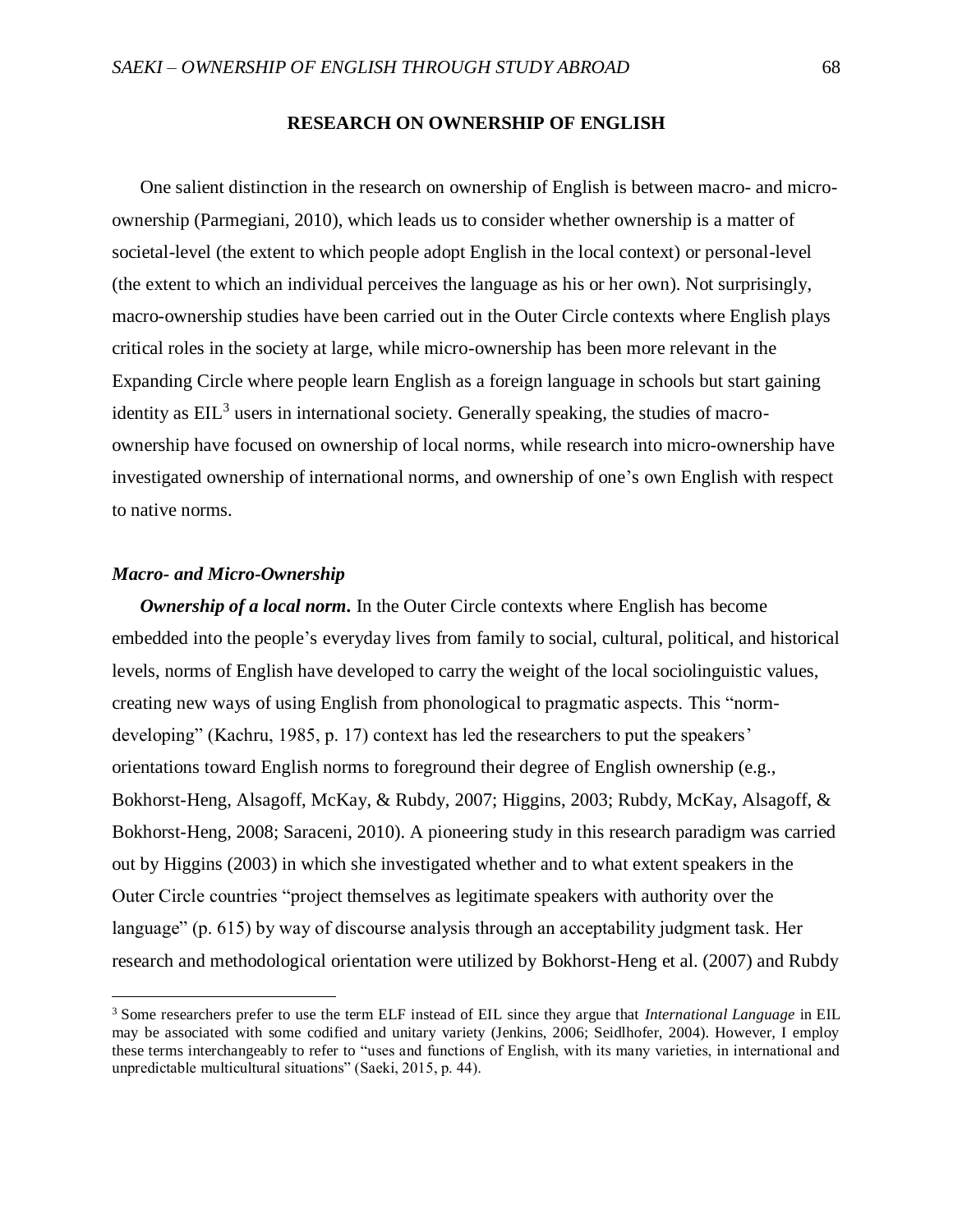et al. (2008) in Singapore, with subtle but an important change in the groupings of dyads according to age and sociolinguistic contexts. Taken together, these studies have revealed the emergence of ownership over their local varieties with varying degrees, suggesting that more and more people in the Outer Circle now view themselves as legitimate speakers of their local English varieties.

*Ownership of international norms.* In juxtaposition to the Outer Circle contexts, there has been an assumption in the early paradigm of World Englishes that de-democratized English varieties in the Expanding Circle by labeling them as "norm-dependent" (Kachru, 1985, p. 17) or exonormative. This view has still been maintained at the grass-roots level, and even in academia: "[t]he issue of English ownership is not as relevant for them [those living in the Expanding Circle] as it is for those living in the Outer Circle because there may not exist a local variety of English in their respective country… Speakers in the Expanding Circle cannot claim any ownership" (Yoo, 2013, p. 82). However, this widespread assumption is subject to closer scrutiny since it understands ownership categorized by Circles or countries, ignoring the complexity of language use and ownership by each individual speaker. Furthermore, transnational influences through media, technology, travel, and commerce accelerated by postmodern globalization has enabled people in the Expanding Circle not only develop local uses of English, but also interact with other multilingual communities (Canagarajah, 2014). This has geared the research attention toward investigating whether and to what extent each individual forms one's identity as a legitimate English user in international society (e.g., Ke, 2010; Lamb, 2004; Nikula, 2007; Phan, 2009; Seilhamer, 2015; Yashima, 2002).

Through an investigation into L2 motivation of Indonesian children, Lamb (2004), for example, showed that "individuals may aspire towards a 'bicultural' identity which incorporates an English-speaking globally involved version of themselves in addition to their local L1 speaking self" (p. 3). Phan (2009) focused on identity and ownership of English in EIL to explore how Asian international students in Thailand see themselves in relation to English. She reported that despite many stereotypes about international students, "these students' appropriation of EIL for their own advantage reflects a healthy and sensible sense of sharing the ownership of English" (p. 201). Along the same lines with a subtle but important change is Seilhamer (2015) in which he examined ownership with his framework of English ownership,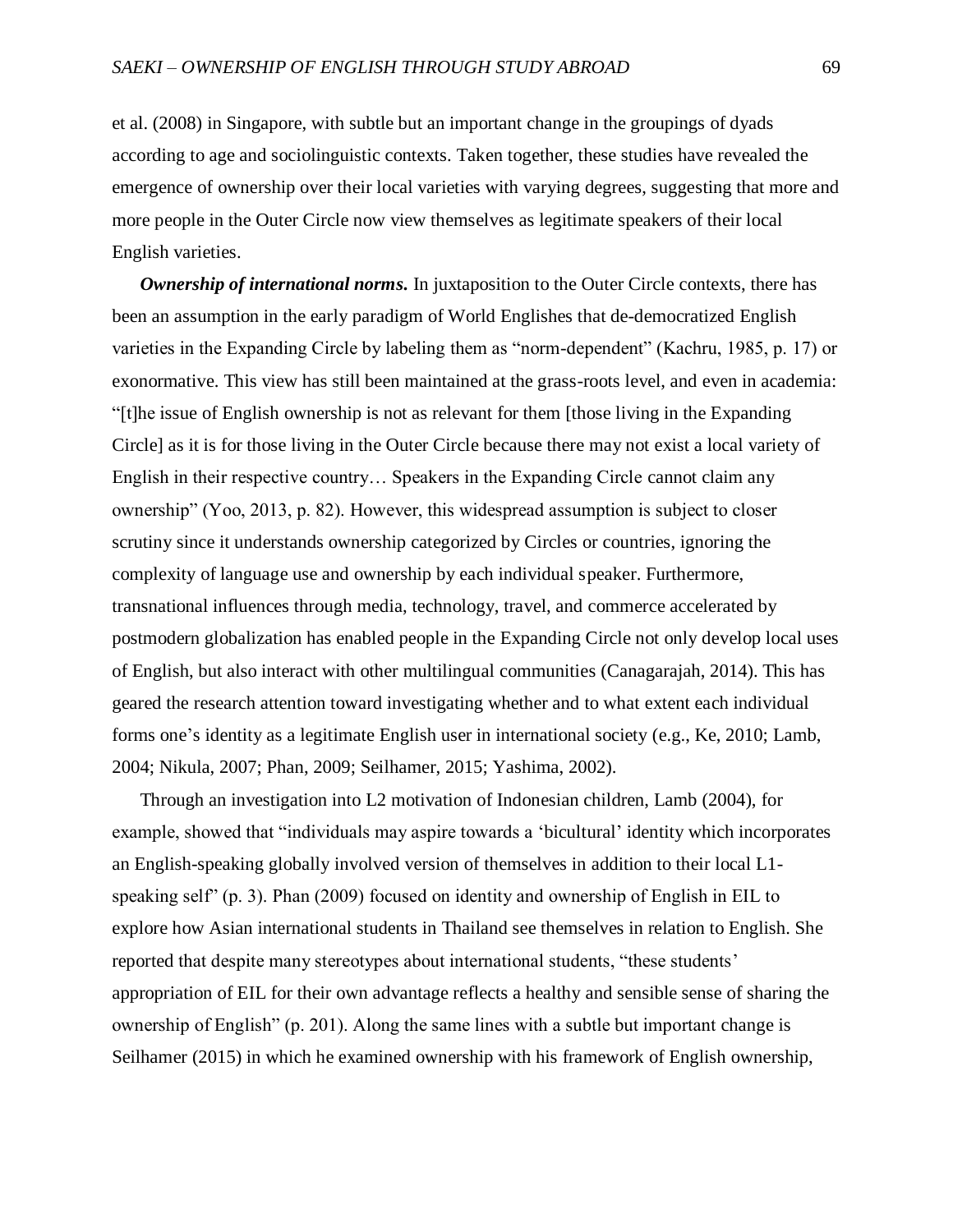consisting of prevalent usage, affective belonging, and legitimate knowledge, concluding that the Taiwanese participants have varying degrees of ownership. In summary, the research in this paradigm has revealed EFL learners' sense of membership into multi-normative EIL community, highlighting their beliefs and perceptions of English that is "shifting from a geographical and political commodity to one of identity and use" (Hansen Edwards, 2016, p. 758).

*Ownership of one's own English with respect to native norms.* Another paradigm of research on ownership focuses specifically on learners' struggle to overcome native speakerist ideology (Norton, 1997), in which the current study is positioned. It is my contention here that any examination of ownership of English must take account of the process through which they decrease a longing to be like native speakers, since, as Lewko (2012) succinctly points out, "part of what may impede language ownership among second language users of English may come from the notion of idealized native speakers" (p. 17). In reference to Seilhamer's (2015) definition above, for example, no matter how frequent they use English (prevalent usage), no matter how important English becomes for them (affective belonging), and no matter how confident they are about the language use (legitimate knowledge), if they are fixed on a birthright paradigm of language ownership, believing that "English cannot be the 'own' language of those who do not inherit it as their mother tongue" (Parmegiani, 2010, p. 361), they will never be able to claim substantive ownership.

Findings in this research paradigm are still pessimistic in that L2 learners typically view native speakers as the authority and owners of English and are willing to adhere to their linguacultural norms (e.g., Butler, 2007; He & Zhang, 2010; Jenkins, 2009; Lai, 2008; Luk, 1998; Matsuda, 2003; Saito & Hatoss, 2011; Shaw, 1983; Timmis, 2002; Xu, Wang, & Case, 2010). Speaking of Japanese students who the current study focuses on, Matsuda (2003), for example, reported that many Japanese high school students still believed that English belonged to its native speakers and perceived their own variety as incorrect English in comparison to "real" English of native speakers. A more recent replication study of Matsuda (2003) by Saito and Hatoss (2011) concluded that Japanese high school students evaluated native varieties far more positively than non-native counterparts with their own local English being the most devalued. In short, the previous studies have revealed that Japanese students, by and large, still consider native English varieties as more legitimate in comparison to their non-native counterparts.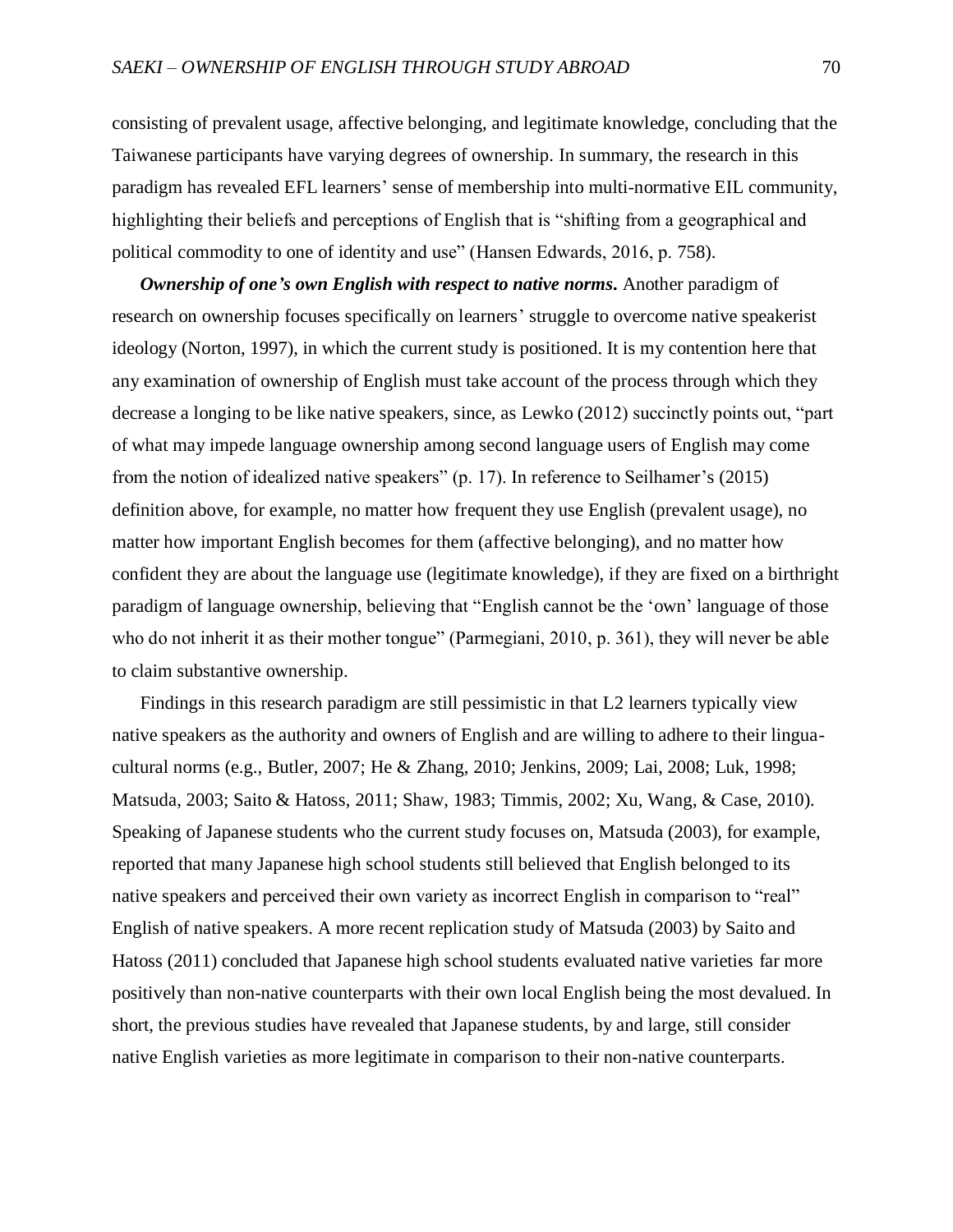## **THE STUDY**

# *Concept of Ownership Used in this Study*

Based on the third paradigm of English ownership mentioned above, ownership of English, in this particular study, is defined as an internalizing process through which L2 speakers of English perceive and use their own forms of English and see them as legitimate varieties, on par with other local forms of English, including those of native speakers. With this definition, the current study aims to explore the contributing factors (e.g., experiences, knowledge, and beliefs) during study abroad that mitigate native speakerist ideology for the development of English ownership among Japanese EFL students. It should be noted here that although a decrease of native speakerist ideology is an essential part for L2 learners to develop their ownership, I would emphasize that it is one of its multiple dimensions.

# *Participants*

l

Participants in this study were 13 Japanese university students (five males and eithg females) who are in various types of study abroad programs in Hawai'i (e.g., a language school, a university exchange program, and a graduate school). Their average age was 21.69, ranging from 20 to 25. Five of them had language-related majors, while others had a major such as business, travel industry, and political science. They had experienced varying periods of study abroad, ranging from 4 months to 2.5 years (see Table 1, ordered by time abroad). All of them were native speakers of Japanese and learned English mainly in Japanese educational institutions, and none of them viewed themselves as *kikokushizyo*, or returnee. Table 1 below is a summary of the participants. All names reported here are pseudonyms<sup>4</sup>.

<sup>4</sup> As for Satomi, she mainly used English to communicate with people in Myanmar.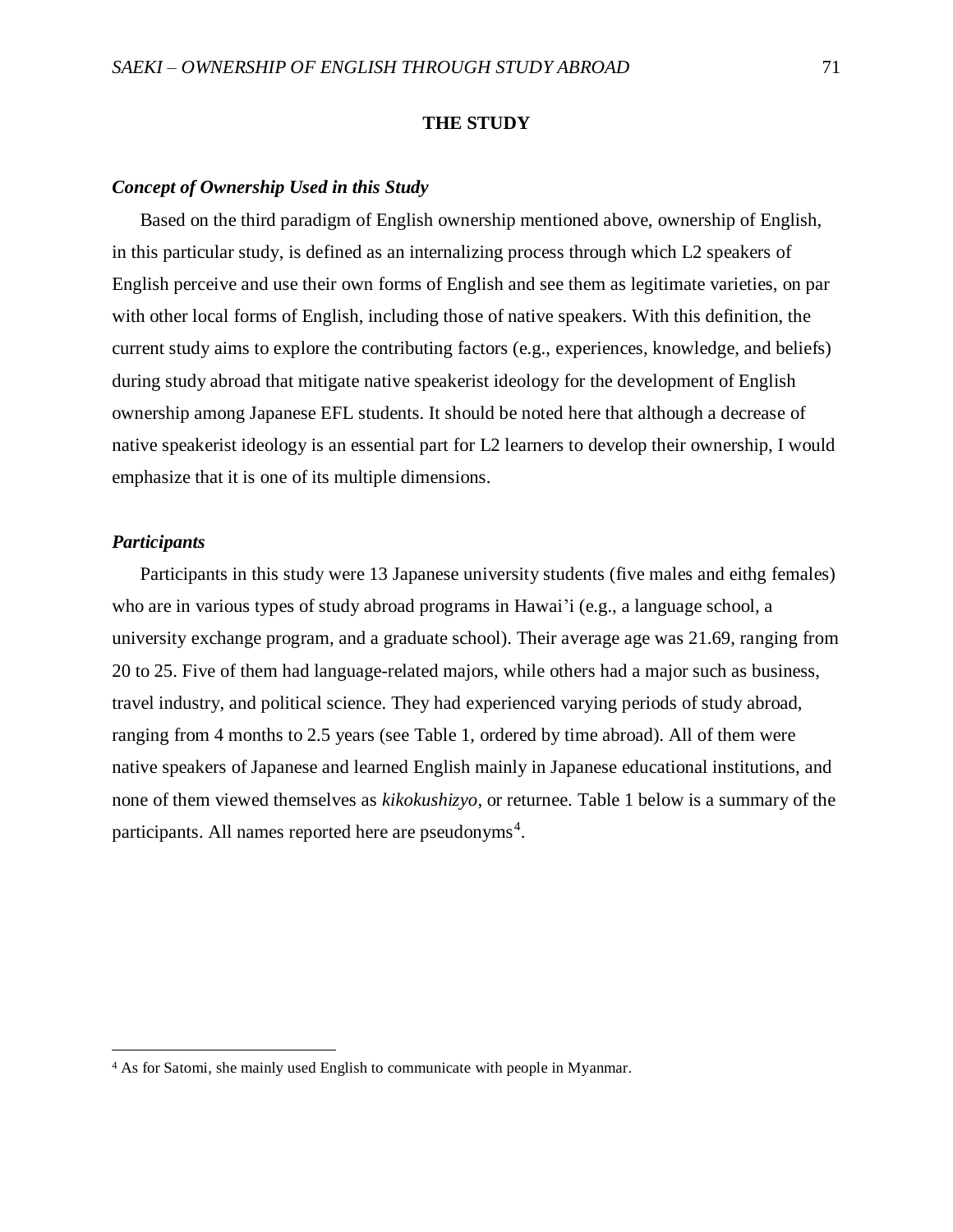| <b>Participants</b> |               |     |                            |                 |                                               |  |  |
|---------------------|---------------|-----|----------------------------|-----------------|-----------------------------------------------|--|--|
| <b>Name</b>         | <b>Gender</b> | Age | <b>Major</b>               | <b>Program</b>  | <b>Study-Abroad Experiences</b>               |  |  |
| Taichi              | Male          | 21  | <b>Applied Linguistics</b> | BA              | 30 months (Hawai'i)                           |  |  |
| Satomi              | Female        | 24  | <b>Politics</b>            | Exchange        | 12 months (Myanmar), 4 months (Hawai'i)       |  |  |
| Yusuke              | Male          | 21  | Liberal Arts               | BA              | 15 months (Hawai'i)                           |  |  |
| Shingo              | Male          | 25  | <b>Applied Linguistics</b> | PhD             | 10 months (Massachusetts), 4 months (Hawai'i) |  |  |
| Mari                | Female        | 23  | English                    | Language School | 8 months (Hawai'i)                            |  |  |
| Mana                | Female        | 20  | <b>Polotical Science</b>   | Exchange        | 6 months (Hawai'i)                            |  |  |
| Megumi              | Female        | 20  | Liberal Arts               | Language School | 6 months (Hawai'i)                            |  |  |
| Minori              | Female        | 22  | <b>Travel Industory</b>    | Exchange        | 6 months (Hawai'i)                            |  |  |
| Misaki              | Female        | 22  | English                    | Exchange        | 6 months (Hawai'i)                            |  |  |
| Riko                | Female        | 20  | Economics                  | Exchange        | 6 months (Hawai'i)                            |  |  |
| Tomonori            | Male          | 21  | Economics                  | Exchange        | 6 months (Hawai'i)                            |  |  |
| Erika               | Female        | 20  | <b>Travel Industory</b>    | Exchange        | 4 months (Hawai'i)                            |  |  |
| Takashi             | Male          | 23  | <b>Applied Linguistics</b> | MA              | 4 months (Hawai'i)                            |  |  |

Table 1 *Participants*

# *Data Collection and Analysis*

Data collection for this study was conducted by way of semi-structured interview since it allows researchers to focus on a particular theme to investigate, while at the same time it helps them further capture the complexities of participants' perceptions and experiences (Patton, 1990). In the process of recruiting participants, I first explained how the data would be used, assured them of anonymity, and obtained permission to record the interviews from all the participants. All interviews were carried out in Japanese with an aim to obtain the participants' autobiographical retrospective accounts in learning English as well as to learn more about their beliefs toward native speakers during study abroad. A few open-ended questions were set up beforehand in order to ensure the appropriate coverage of important topics for each participant. The participants were first asked to describe their self-perception toward native speakers, and then compare them to that of their initial days of study abroad. Based on their responses, I asked follow-up questions to explore how and why their ideas and attitudes toward native speakers had changed. Each interview ranged from 30 to 40 minutes. Member checking was carried out to some participants after the interviews to ensure the validity of my interpretation (Charmaz, 2006).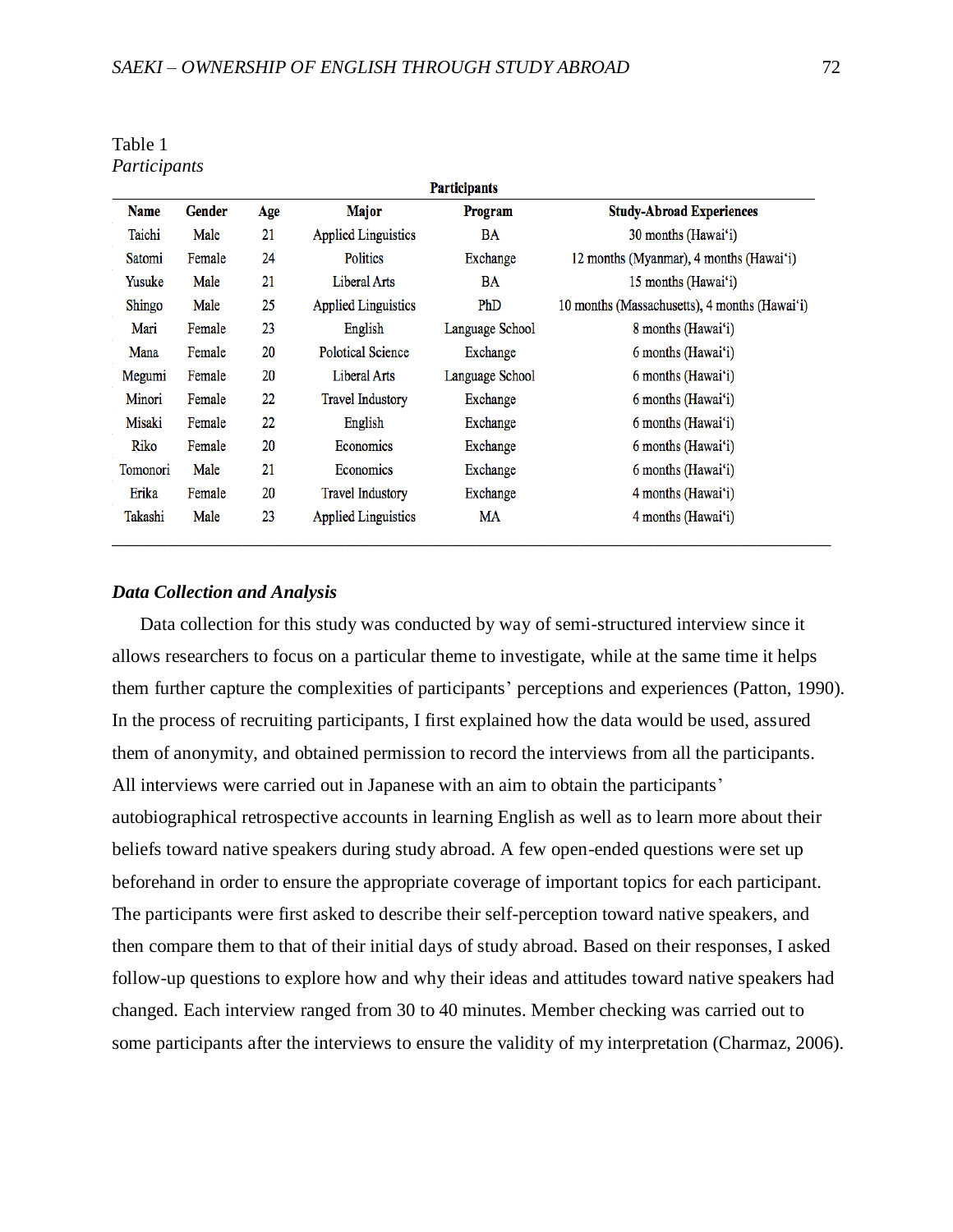Data analysis was based on grounded theory (GT) approach, which "is to move beyond the description and to generate or discover a theory, and abstract analytical schema of a process" (Strauss & Corbin, 1998, p. 62). GT is a useful theoretical framework when "no theory exists or when a theory exists that is too abstract to be tested" (Cho & Lee, 2014, p. 5) like ownership of English. In addition, I found GT to be the most suitable approach to exploring emergent forms of ownership because this study attempts to investigate the factors during study abroad from the interview data and generate a theory explaining the relationship between each factor. In analyzing my data, I first transcribed all the interview recordings and read it through carefully. In the repeated readings of the transcript, I highlighted utterances and concepts with themes represented the excerpts, following standard GT methods. After I reached the saturation point in highlighting and thematizing, I put these interview quotations on different document with memos, followed by its categorization based on the similarity of information. Drawing on the memos and member check for clarification, each theme was converted to higher and more abstract theoretical construct to capture the bigger picture of how they demystified native speakerist ideology during study abroad.

#### **FINDINGS**

The analysis revealed that though many participants expressed a native speakerist ideology before study abroad, many were taking English as their own language by demystifying this ideology through various experiences they had during study abroad. I present my findings with reference to a grounded theory of ownership of English, shown in Figure 1, which highlights both common and unique experiences that exerted influences on my respondents' mitigation of native speakerist ideology. Double lines in the figure illustrates the common themes that many participants (five or above) recurrently mentioned, while single lines represent unique factors that a smaller number (two to four) of them commented on.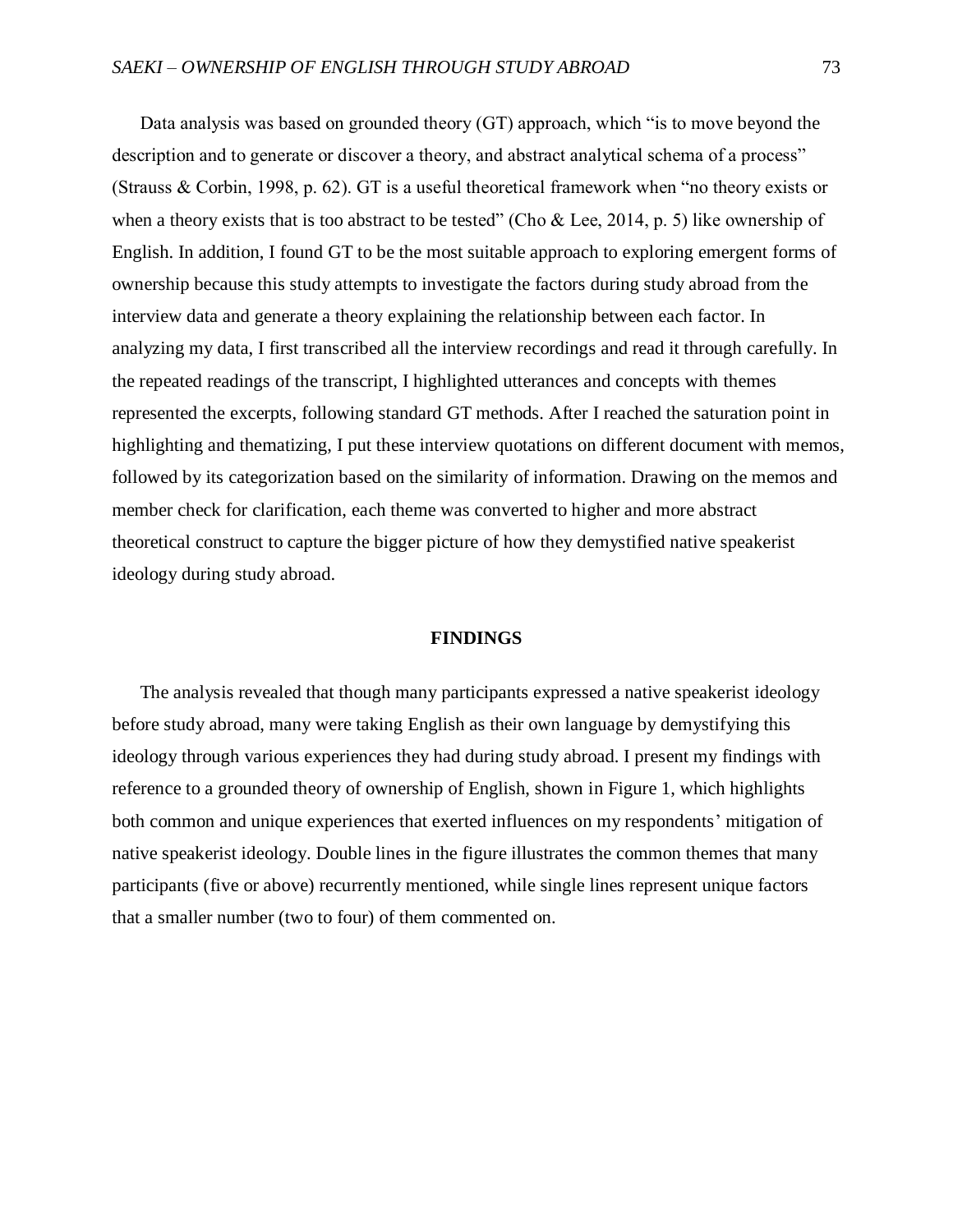

*Figure 1.* Grounded theory of ownership of English in the context of study abroad.

To explain how the speakers developed ownership, I explain the themes in Figure 1 and illustrate each theme with selected data from the interviews, based on the representativeness of each theme. All interview data was translated from Japanese into English by the author for a wider audience, and no original excerpts in Japanese are given due to the limited amount of space.

## *Multilingual Context of Hawai'i*

Many participants mentioned how the unique linguistic environment of Hawai'i mitigated the desire to speak like a native speaker. For instance, the following conversation took place after Minori said that she wanted to become a person who can speak English along with multiple languages, rather than a monolingual native speaker.

Takuya: Did you have that idea [to become a multilingual speaker] before you came here [Hawai'i]?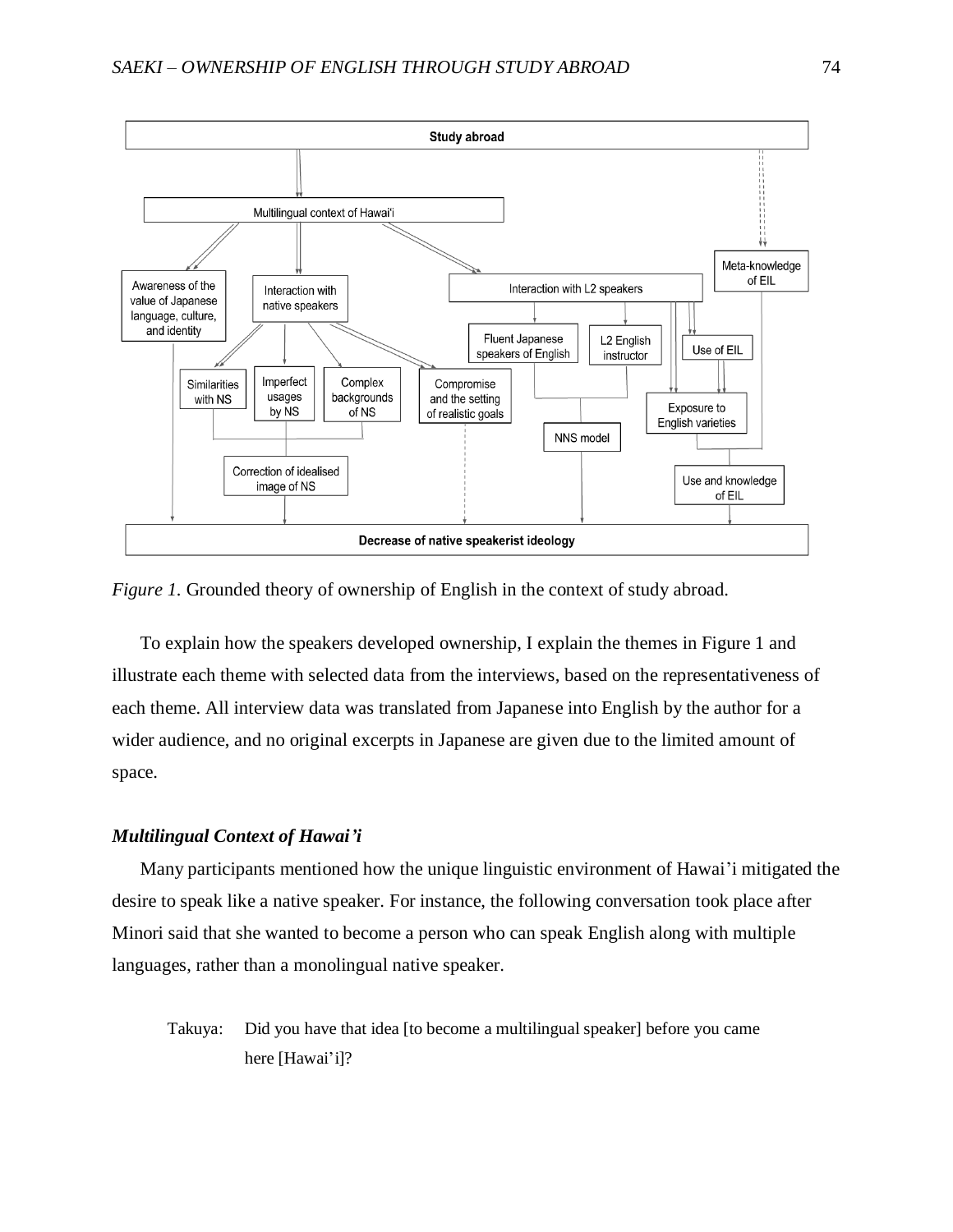Minori: No, I used to wonder why I'm a Japanese. I used to have a strong longing for native speakers before I came here. But I've come to think like it's better to be able to speak multiple languages than just be fluent in English.

Takuya: What made you change the idea?

Minori: I think it's because of the [multilingual] character of Hawai'i. When I was in Japan, I had an image like "English is America" or "foreigners are Americans". But here, Americans are not the only foreigners. Asians and Europeans are foreigners, and they speak their languages along with English. Here in Hawai'i, many different languages co-exist, and I found this kind of community very interesting.

While Minori once held an understanding of the world that centered on America before due to the skewed and limited representation of English and its speakers in Japan, living in Hawai'i opened up her perspective of the world with different ethnicities and languages co-existing in harmony. As with Minori, many of my participants told me that the exposure to different languages and the ways in which these languages are used along with English gave them opportunities to consider the complexity of English speakers and its community, causing them to decrease the longing for a monolingual native speaker. The analysis identified three contributing factors for the decrease in native speakerist ideology that stemmed from the multilingual context of Hawai'i. Moving down from the top of Figure 1, these factors are as follows: (a) awareness of the value of Japanese language, culture, and identity; (b) interaction with native speakers; and (c) interaction with L2 speakers.

*Awareness of the value of Japanese language, culture, and identity.* Many participants expressed that the experience of staying away from their homeland and living in a place where the majority of people do not speak Japanese made them realize the value of their language, culture, and identity. Such awareness seemed to be of importance for them to appreciate their indigenous values rather than to aspire to the values of native English-speakers. They redirected their learning goals away from native speakers toward a loca L1-speaking self, as Satomi expressed, "*I want to speak English with Japaneseness.*" In the following excerpt, Riko explained how she became proud of being a Japanese during study abroad.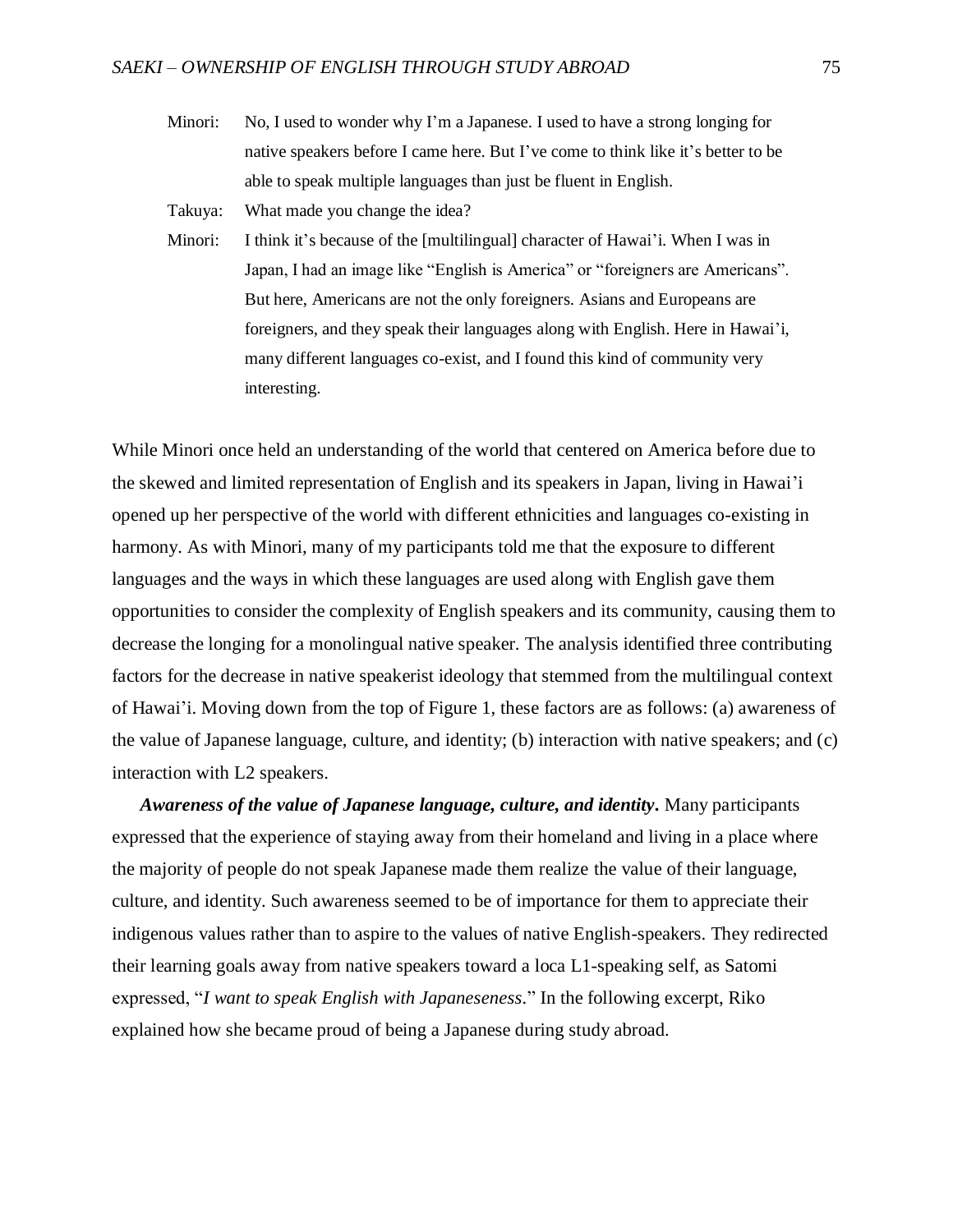Riko: When I was in Japan, I didn't realize the importance of Japanese language because everyone speaks it, but here in Hawai'i there's a community where native speakers of Japanese are highly valued, right? If you work in travel industry in Hawai'i, it is very advantageous if you can speak Japanese. I took it for granted to be able to speak Japanese, but I realized that it was actually not, and rather it was valued. For that, I'm proud of being a Japanese.

Like Riko, many participants reported that study abroad in Hawai'i increased their sense of affinity for L1 and Japanese selves through various experiences [e.g., interacting with *nikkeijin* (Japanese Americans), seeing L2 learners of Japanese], reducing the longing for a native speaker of English. Thus, the findings suggested that such awareness could play an important role to demystify native speakerist ideology by developing a vision of an English-speaking "nationallyresponsible future self" (Lamb, 2004, p. 16).

*Interaction with native speakers.* The linguistic and cultural diversity of Hawai'i did of course include the opportunity for my participants to interact with native speakers. Surprisingly, or counter-intuitively, the findings revealed that as the participants interacted more with native speakers, their idealized image toward native speakers was not strengthened, but rather decreased and modified.

# *Correction of Idealized Image of NS and Interaction with Native Speakers*

Returning to Figure 1, "Correction of idealized image of NS" is used as an umbrella term to capture this theme, which is categorized into three subsidiary themes: understanding of (a) similarities with NS; (b) imperfect usages by NS; and (c) complex backgrounds of NS.

*Similarities with NS.* Living in Japan may make it difficult to understand who a native speaker of English is due largely to a biased representation of native speakers by media and to Japan's distinctive features of what is still a primarily monoethnic and monolingual country, when compared to other nations (Saeki, 2015). However, many of the participants mentioned that their interaction with native speakers deconstructed and corrected their idealized image of native speakers. Shingo, for example, used to hold a dichotomous view between "us" and "them" (native speakers), but the interactions with native speakers in natural setting made him realize more similarities than differences with them.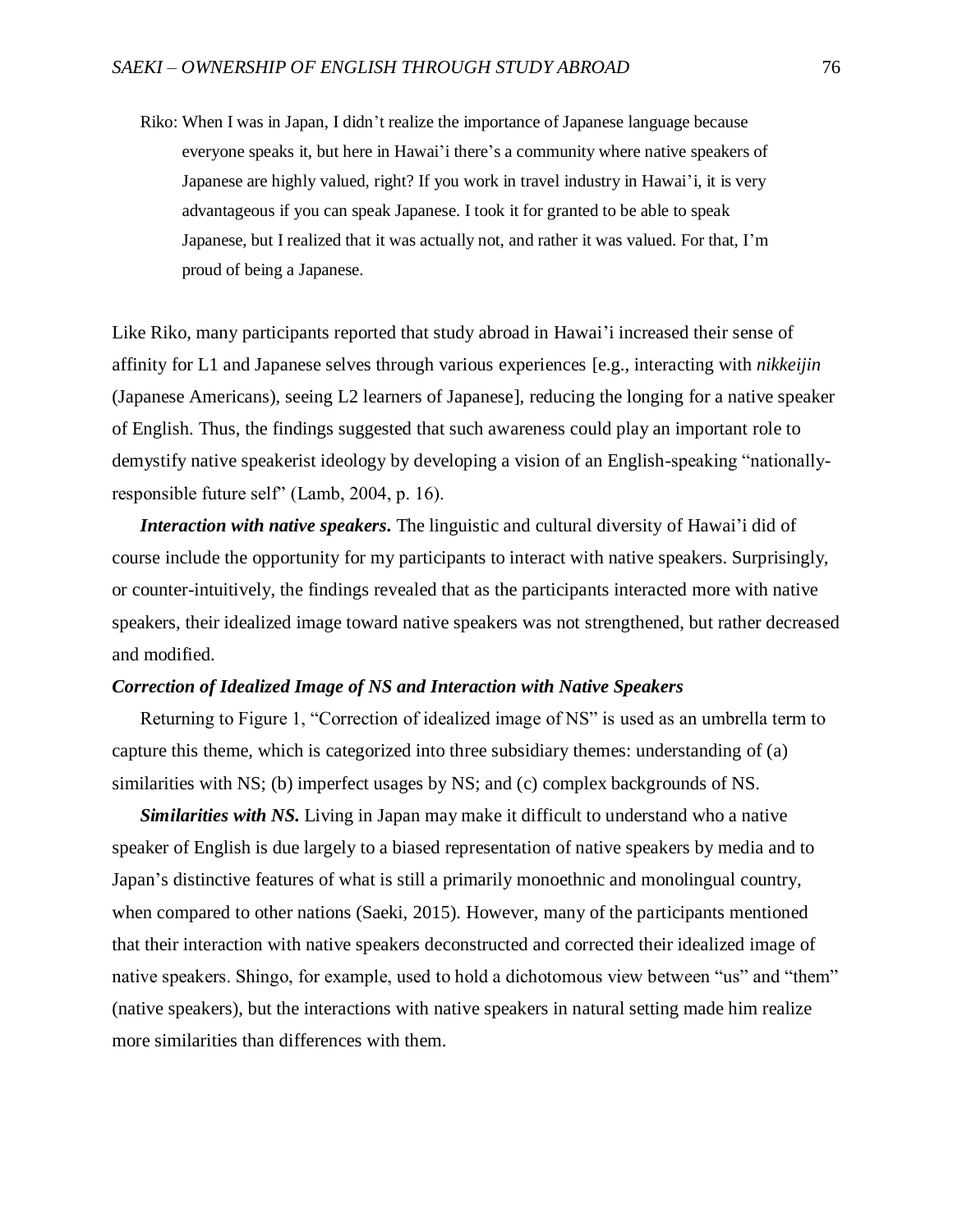Shingo: Native speakers that I knew before study abroad were only teachers [ALTs]. They were all teachers who are smarter and in higher position than me… But when I started a study abroad, I thought like these guys [native speakers] are also humans and talk about stuff like, "This girl is cute" and "Who would you wanna date with?". And an imaginary wall of native speaker that I had in my mind before was lowered when I realized that they're just the same with us.

Like Shingo, many of my participants had not had many opportunities to interact with native speakers outside classrooms in Japan, causing them to have an imaginary version of native speakers in their mind which was often sophisticated and cool (Furukawa, 2014). It is an interesting observation here that the limited exposure to native speakers can rather reinforce native speakerist ideology. As Shingo suggested, however, daily-life interaction with native speakers changed its image to a more realistic one, enabling him to become more aware that native speakers were similar in nature to themselves.

*Imperfect usages by NS***.** The interaction with native speakers also made some of my participants increase their awareness of imperfectness in the usages among native speakers in that they also made mistakes and did not use the language "perfectly" all the time. For example, while Erika once held an assumption of native speakers being perfect and authoritative, the awareness and deliberation of "perfectness" exerted influences on the decrease in native speakerist ideology.

Erika: I've become optimistic. I used to believe that I can't be perfect unless I get very close to native English because English is the language that native speakers have authority. But I was relieved when I realized that no one speaks in perfect English.

Takuya: "Native speakers are perfect" Is this what you used to believe?

Erika: Yeah, I used to, but recently I've noticed that even native speakers don't speak English perfectly. And I've been wondering what "perfect" means, but I don't know. If there's no such thing as "perfect English", then we don't have to aim at it. And I've come to think that I should be more confident with my English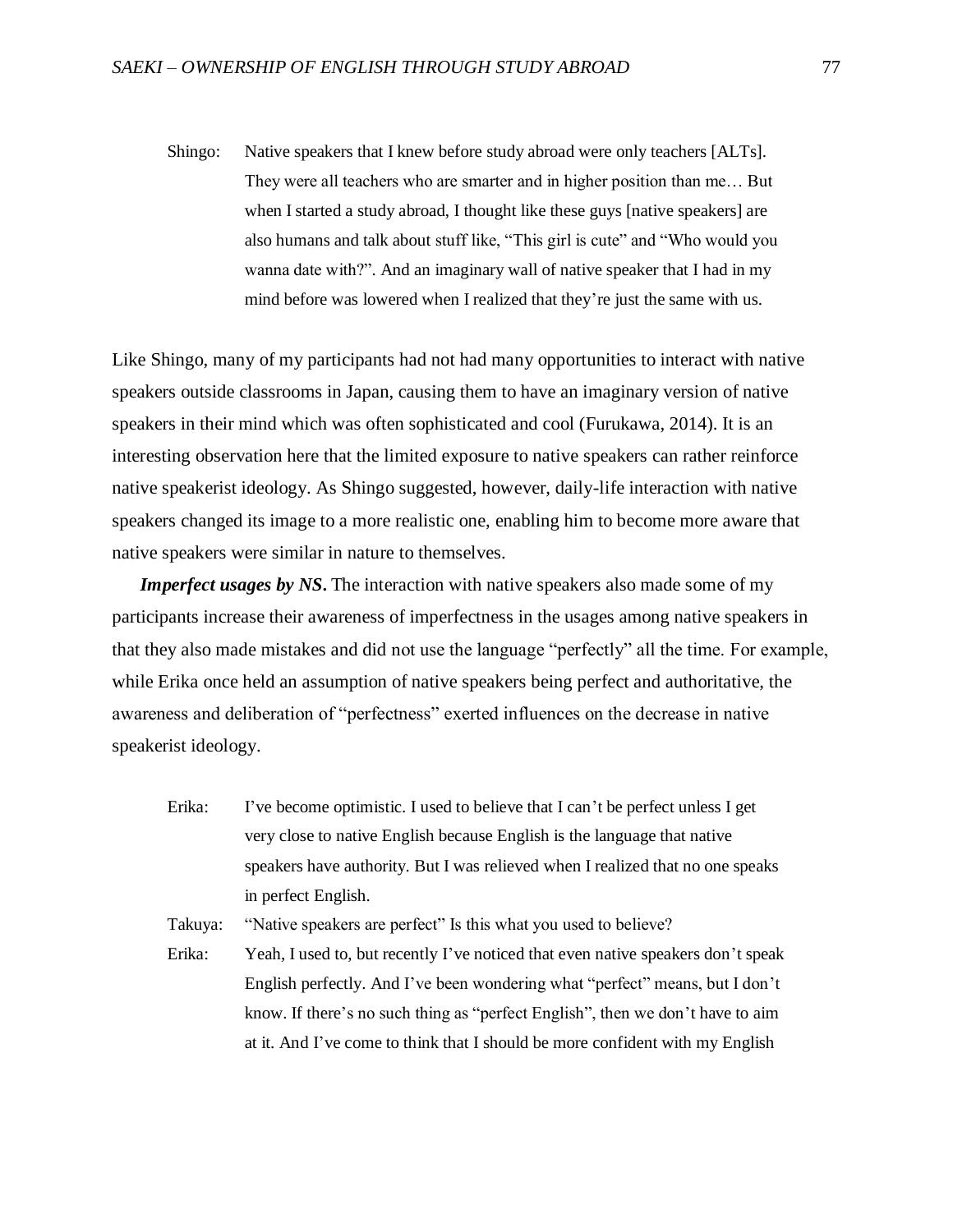now.

In her interview, she explained how bible study which she started to join during study abroad influenced her beliefs of English in that the lesson that no one is perfect other than God led her to the contemplation of the notion of "perfect." As Erika expressed, some my respondents indicated an incomplete knowledge of English among native speakers and questioned the notion of "perfect," which brought them beyond the idealized English of native speakers. The finding also suggested that such awareness gave the participants opportunities to reflect on their own English performance, which reinforced their confidence in their own English.

*Complex backgrounds of NS.* In addition to the understanding of similarities with and imperfect usages by NS mentioned above, hybrid linguistic and ethnic ecology of Hawai'i and the interaction with native speakers in such a context provided the participants with the chance to consider who a native speaker is. Mana, for example, believed that native speakers are Caucasians and speak "perfectly clear English like the one in CD," but she changed this idea by realizing the complexity of sociolinguistic context of being a native speaker.

Mana: I came to think this especially after I came here, but the single word "native" is actually complicated. There's a native speaker whose family members are all Caucasians and Americans, and there's a native speaker who is raised in Hawai'i by their Chinese parents. And they have completely different pronunciation. Well… I still have a stereotype like native speakers are Caucasians and speak very clear English. But even when your parents are Chinese, if your mother tongue is English, you're a native speaker of English, right? So, I realized native speakers did not necessarily mean those who speak perfectly clear English like the one in CD… Besides, those who are born and raised here by Chinese parents can speak both Chinese and English at the same level, which means s/he is a native speaker of two languages, right?

For Mana, seeing a person who is born and raised in Hawai'i by Chinese parents with English being his/her one of the native languages caused her to become aware of the variations of pronunciation among native speakers and to consider the ambiguity of its definition. For some of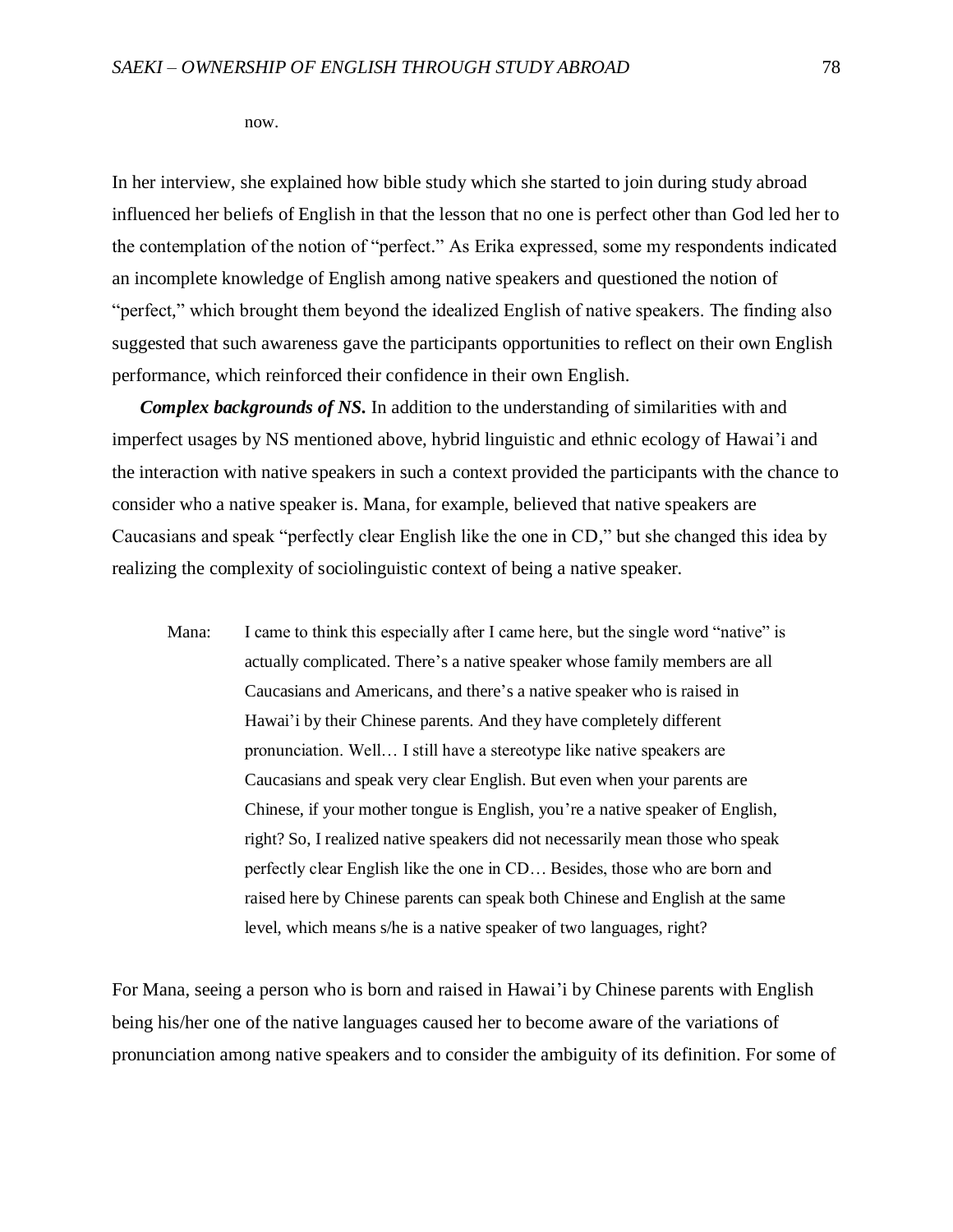my participants, the desire to speak like a native speaker was challenged by the complexity of its notion—which native speaker and who is a native speaker? It can be concluded here that the interaction with native speakers helped them gain a better understanding of what a native speaker is like by increasing the awareness of the similarities with, imperfect usages by, and complex background of NS, leading them to a correction of idealized image of native speakers.

*Compromise and the setting of realistic goals.* Not only the interaction with native speakers contributed to the correction of idealized image of native speakers, it also made them realize the difficulty of attaining a native level, causing them to compromise and set more realistic goals. Megumi, for example, said that although she had held the desire to speak fluently with a native pronunciation, the interaction with native speakers made her feel it was impossible to achieve native competence, which led her to compromise and shift her goal away from attaining native proficiency.

- Megumi: I thought it was cool to be able to speak English fluently with good pronunciation like native speakers before the study abroad. I still want to speak like them, but recently I've come to realize it's not possible to do so.
- Takuya: Why?
- Megumi: The thing is fluency. If I'll stay here for many, many years, it's a different story, but I feel like it's not possible to be fluent just in a year. I'm trying to sound like native speakers in terms of pronunciation, but as for fluency… I still think to speak. I'm not giving up, but I feel like I cannot speak like them.
- Takuya: Is that why you've decreased a longing for native speakers?
- Megumi: I still have the longing for native speakers, but I don't adhere to them any more. I'd thought I wanted to be like them before I came here, and it was cool to speak like them, but now I think it's the most important to be able to get the meaning across to make communication.

As with Megumi, many of my participants expressed the impracticality of achieving native competence during the short period of study abroad and led them to a compromise or give up. This theme may not directly be related to the decrease of native speakerist ideology since the participants still wished to be able to speak like native speakers (as you can tell in Megumi's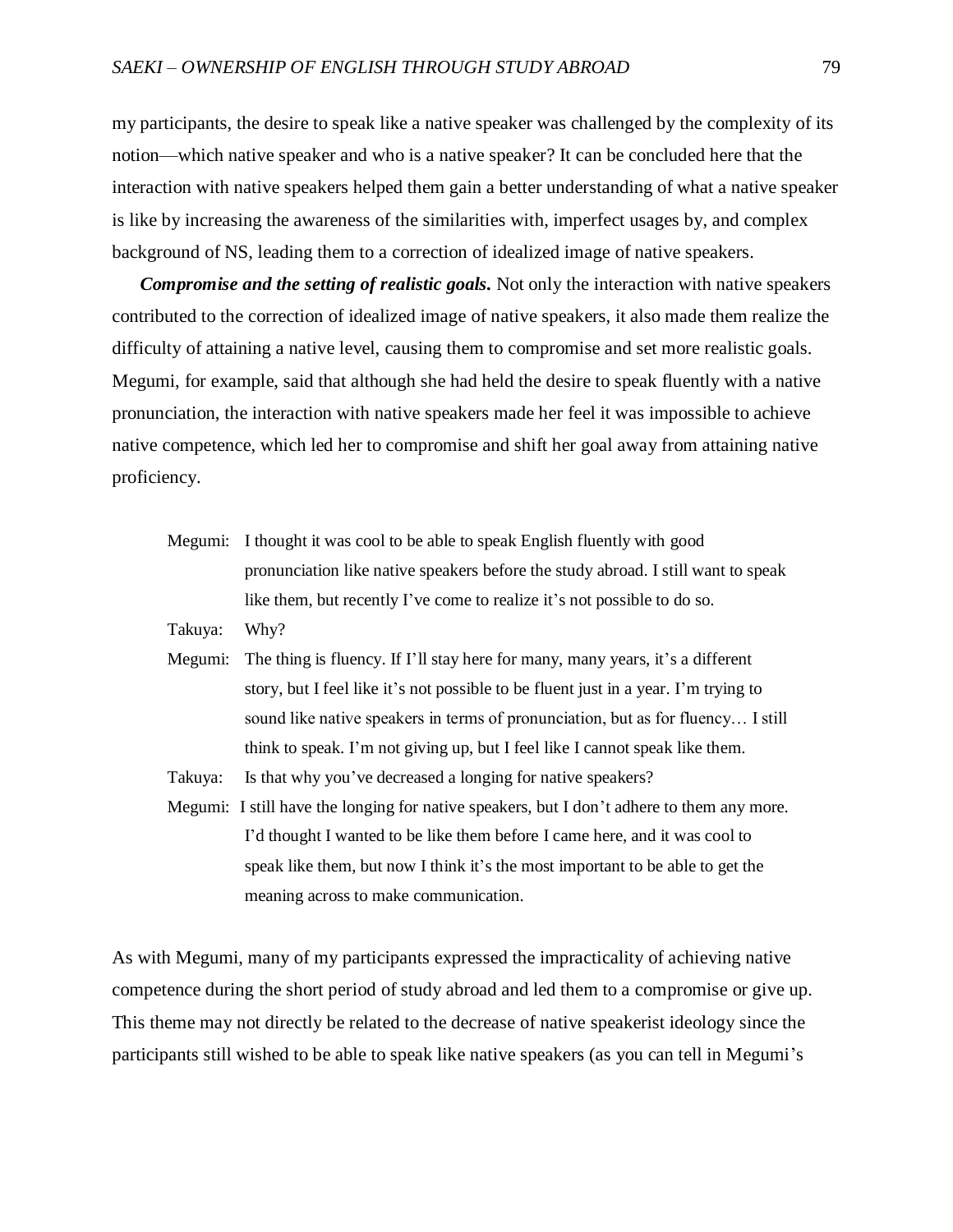comment "I cannot speak like them" rather than saying, "I don't need to speak like them"). However, I included the theme here since this shifted their orientation away from native speakers and caused them to set a more realistic goal that meets their current communicative needs, though native speakerist ideology may still have remained about the same.

# *Multilingual Context of Hawai'i and Interaction with L2 Speakers*

Referring back to Figure 1, in addition to the interaction with native speakers, the multilingual context of Hawai'i is a site where my participants had quite a few opportunities to engage in the interaction with other L2 speakers of English. The findings revealed that such experiences decreased their native speakerist ideology when they realized that proficient L2 speakers are more realistic and attainable models after they witnessed fluent Japanese speakers of English as well as L2 English instructors. The interview data also revealed that the use of English in L2-L2 interactions and experiencing the concept of EIL raised their awareness of the diversity of English in the world today and brought them beyond NS/NNS dichotomy.

As shown in the figure, the term NNS models is used to include both fluent Japanese speakers of English and L2 English instructors, which are recurrently commented on as parts of the interactions with L2 speakers, eliminating their native speakerist ideologies.

*Fluent Japanese speakers of English.* Due to the limited roles of English in daily lives, seeing Japanese people speaking English in natural settings in Japan is not very common for many. However, here in Hawai'i, some of the participants mentioned that they witnessed Japanese people communicating in English successfully, and this made them realize the full functionality of L2 English, despite various features of Japanese English. For example, although Mari used to have a strong negative attitude toward Japanese English in the past, this attitude changed after she encountered Japanese people speaking English competently.

| Takuya: | What do you think about Japanese English?                                      |
|---------|--------------------------------------------------------------------------------|
| Mari:   | I think it's fine if it's intelligible. I used to hate it, though.             |
| Takuya: | Then, what made you change the idea?                                           |
| Mari:   | Well, I saw some Japanese people speaking English fluently with native         |
|         | speakers. There're such people here, right? Their English pronunciation is not |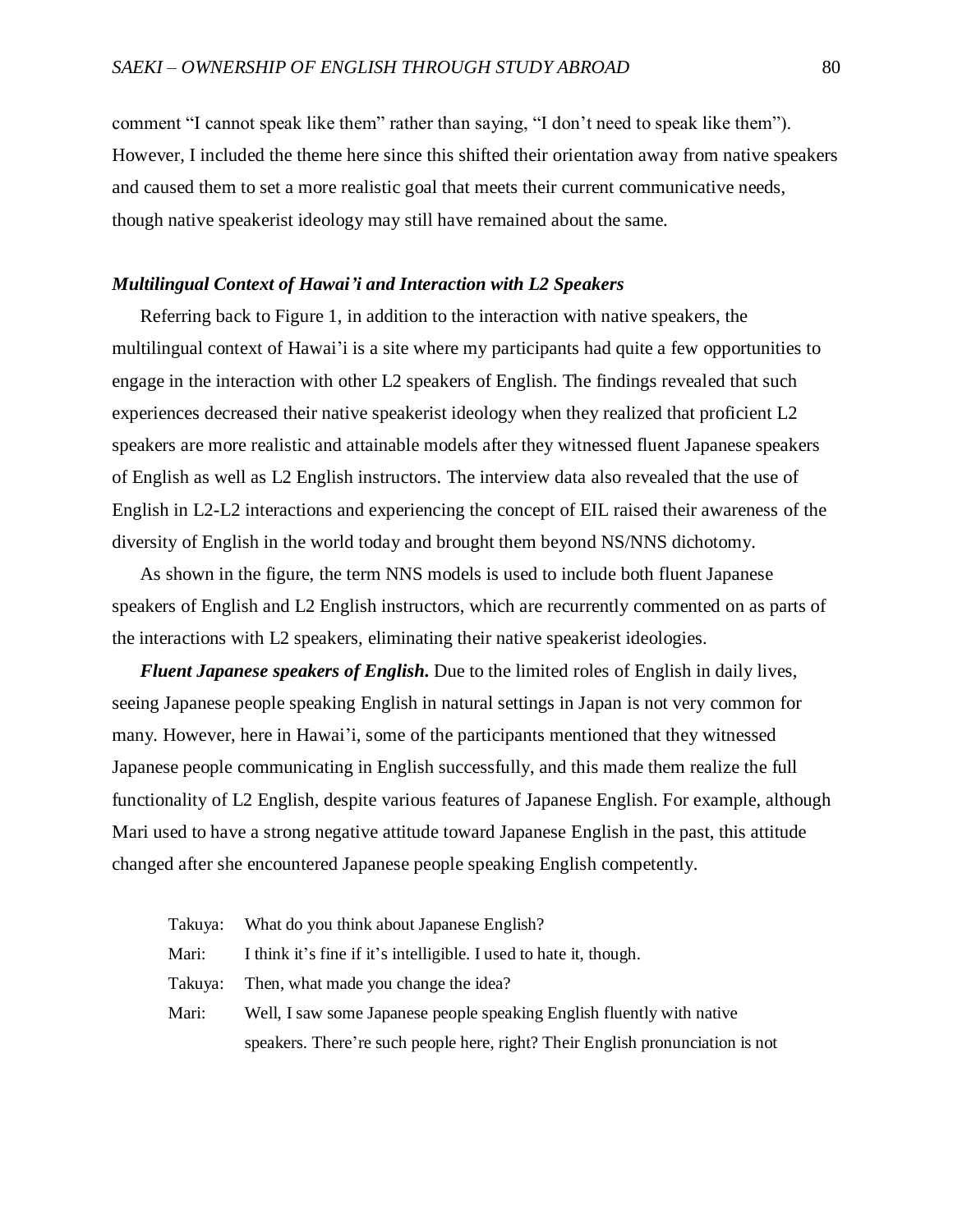close to native at all, but they make communication very well. This made me think like "Japanese English is fine if we can communicate". I haven't reached to that level, though.

It is worth noting that while she came to embrace Japanese L2 norms, she conceded that there was still room for the development of her proficiency, whether it was native-like or not. However, her interview excerpt above suggests that the observation of how Japanese people with the similar sociolinguistic background of the language learning communicate successfully in their own English varieties changed her idea that being able to communicate is more important than trying to acquire native pronunciation.

*L2 English instructor.* Again, Figure 1 suggests that the interactions with L2 speakers included the opportunity to have L2 English instructors, which caused some of my participants deconstruct native speaker fallacy. NS/NNS dichotomy is maintained not only in daily discourse, but it is particularly salient in the field of TESOL. Clark and Paran (2007), for example, succinctly points out that "non-native-speaker teachers of English are often perceived as having a lower status than their native-speaking counterparts, and have been shown to face discriminatory attitudes when applying for teaching jobs" (p. 407). Takashi, however, said that having colleagues who were L2 speakers, but nevertheless received graduate assistantships and taught English, changed his idea and brought him beyond the dichotomy between NS/NNS.

Takashi: There're many international friends around me, and some of them get GAship [Graduate Assistantship] and become instructors of ELI [English Language Institute], though they're not native speakers of English. The idea that nonnative speakers can teach English on the same stage with native speakers was quite encouraging to me.

In the interview, he mentioned that before this experience, he believed that non-native speakers could never excel native speakers because he believed that they were more proficient and fluent. However, having a non-native English speaker teacher made him demystify native speaker fallacy in teaching profession (Phillipson, 1992), realize the legitimacy of L2 speakers, and encourage his own L2 speaker status.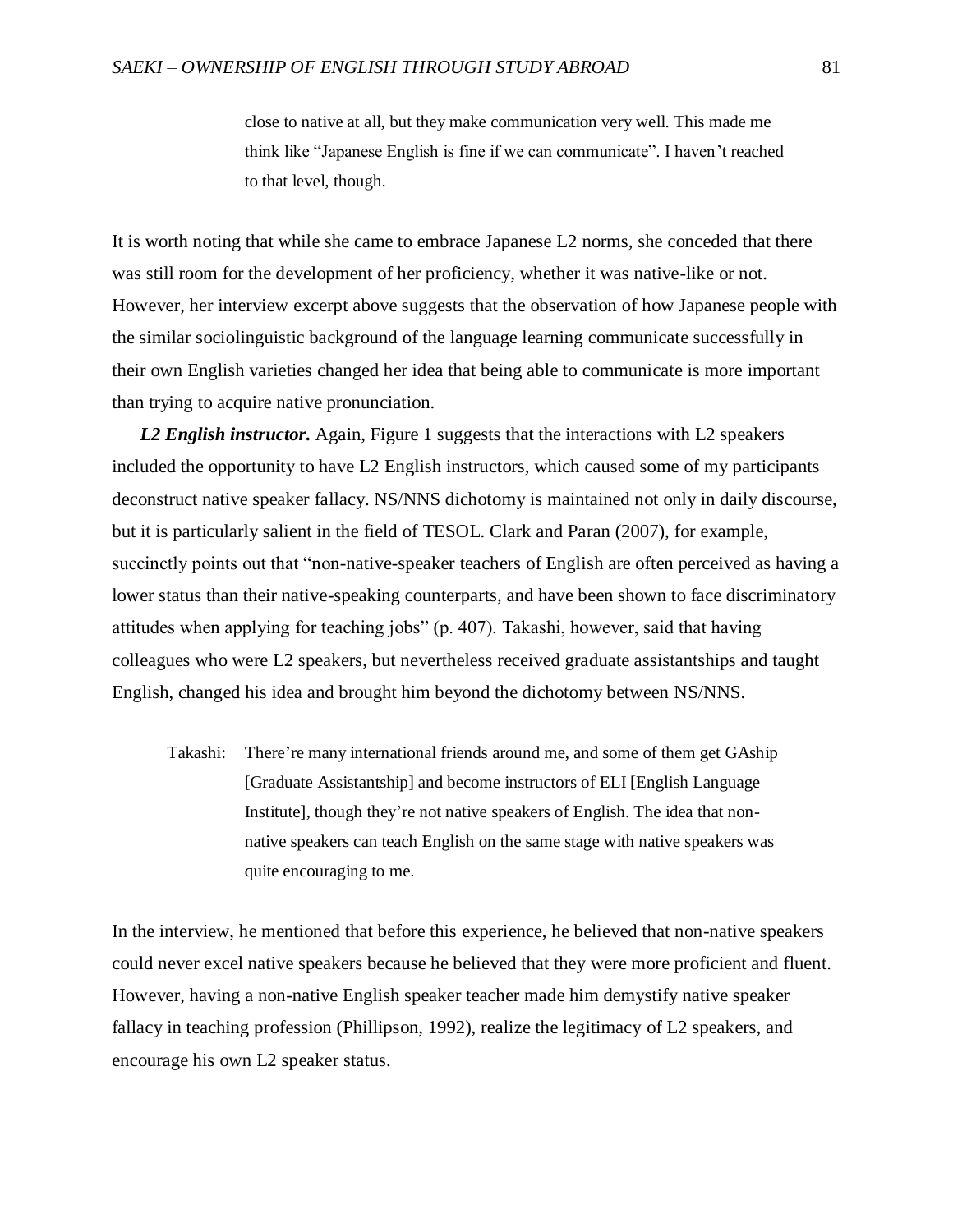*Use and knowledge of EIL.* Returning to Figure 1, another theme that stemmed from the interaction with L2 speakers was the participation in EIL interaction through which the participants were exposed to different varieties of English. In addition, the findings revealed that the learning about the concept, features and functions of EIL through sociolinguistic course, podcast, or friend's conversation on the topic, was also significant for them to be informed of an appropriate understanding of the changing landscape of English today, causing them to shift their goal orientation away from native speakers to more realistic ones that fit their needs and purposes. Despite of the strong influence of the meta-knowledge of EIL on the decrease in native speakerist ideology, I used a dotted line in the figure since it may not be a theme that necessarily emerges from the experience of study abroad.

The findings suggested that the interaction with other L2 speakers, or the *use of EIL*, made many of my participants become aware of the roles and functions of English as a language that goes beyond national geographical boundaries. For example, although Erika used to have an assumption that she used English to communicate with native speakers, her interaction with friends from China and Korea challenged this assumption.

- Erika: I've come to think like, "It should not necessarily be a native speaker as an interlocutor to talk with in English". Since I now use English as a common language with my friends from China and Korea, I've come to think that I want to speak English that everyone around the world can understand, rather than only native speakers…
- Takuya: Is it what you've realized during this study abroad?
- Erika: Yeah, it was not until I came here that I made friends with Chinese and Koreans.

As with Erica, many of my respondents pointed to the lack of opportunity to use English with other L2 speakers in English classrooms in Japan, which constructed the assumption that English is used to communicate chiefly with native speakers. However, making friends from the Outer and Expanding Circle countries and using English as a vehicle for interaction made them realize the roles of EIL in L2-L2 interactions and motivated them to speak English with international intelligibility.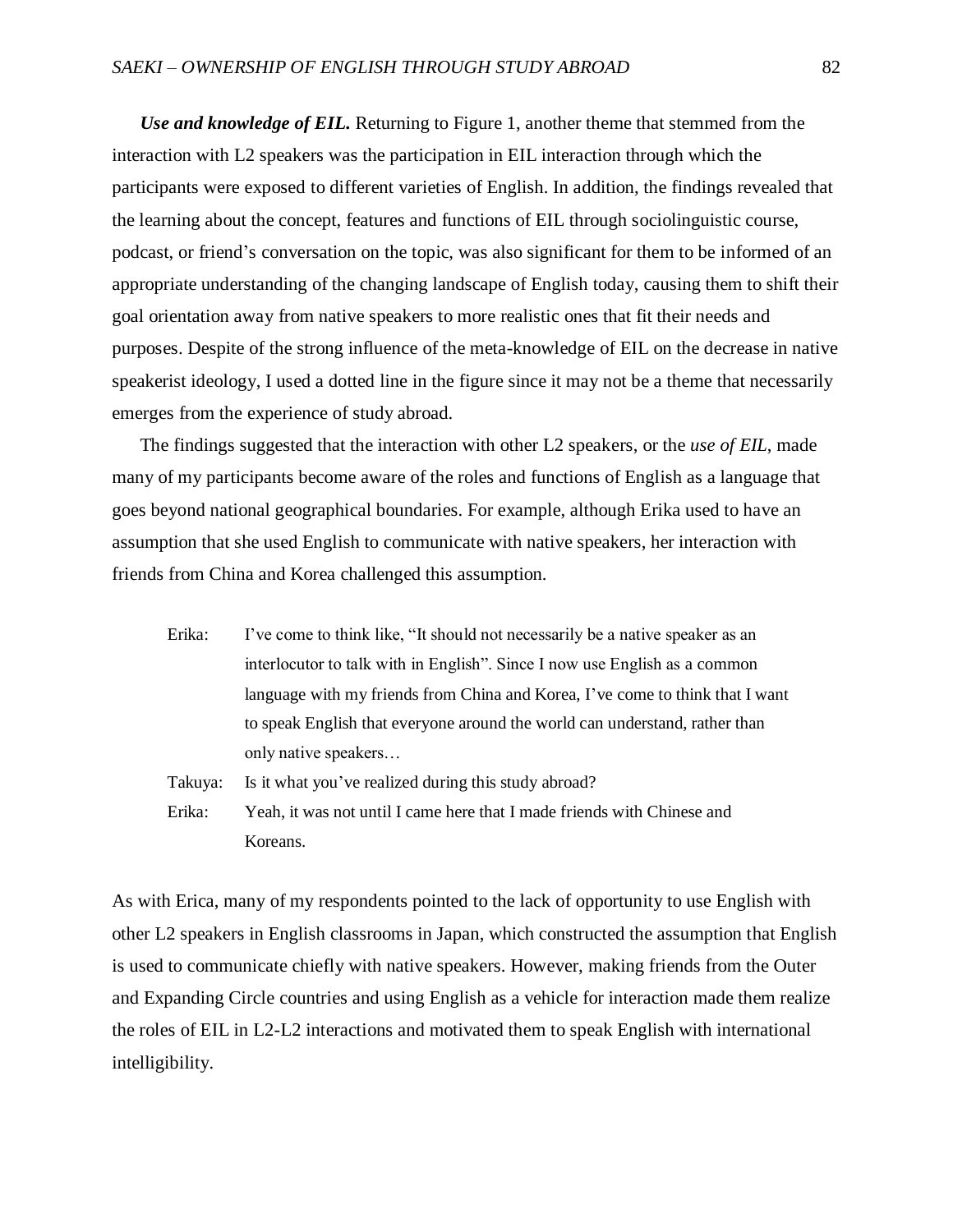# *SAEKI – OWNERSHIP OF ENGLISH THROUGH STUDY ABROAD* 83

Whether it is just witnessing other L2 speakers interacting with each other or actively participating in EIL, these experiences consequently entailed the e*xposure to different varieties of English*. The participants' responses to the exposure to other varieties of English were mixed, with the small number of them expressing negative attitudes as previous studies revealed (e.g., Matsuda, 2003; Saito & Hatoss, 2011) while the others being more open to the pluricentric idea of English. Satomi, for example, said,

| Takuya: | Do you wish to achieve American English pronunciation?                          |  |  |
|---------|---------------------------------------------------------------------------------|--|--|
| Satomi: | Not really. I think it doesn't have to be very good American English as long as |  |  |
|         | people can understand me.                                                       |  |  |
| Takuya: | Is it what you believed before this study abroad?                               |  |  |
| Satomi: | No, I didn't think in that way before. Actually, I was devoted to mimicking     |  |  |
|         | native pronunciation completely.                                                |  |  |
| Takuya: | Then, what made you change your idea?                                           |  |  |
| Satomi: | When I came here, I heard many English [es] of different countries like China,  |  |  |
|         | Korea, the Philippines, Indonesia, and so on. And I realized that each of them  |  |  |
|         | has very different pronunciation, and I found it very interesting               |  |  |

In her interview, she mentioned that she used to believe everyone spoke in American English because it was the only variety that she had learned in school, which motivated her to "mimic native pronunciation completely." Imitating native pronunciation is more common than not in English classrooms in Japan in such practices as read aloud [*ondoku*], shadowing, and repeating after an audio track from a CD, reinforcing a skewed understanding of phonological features of English today. The exposure to English of various countries in Hawai'i, however, raised her awareness of the diversity of English, shifting her goal of learning English from the acquisition of native pronunciation to that with international intelligibility.

*Meta-knowledge of EIL.* In addition to the actual use of English and exposure to English varieties, some of my participants who were in the field of language studies reported that the explicit knowledge of EIL/ELF also helped them demystify native speakerist ideology. Such learning about the concept, features, and functions of EIL took place in various occasions like sociolinguistic course, educational podcast, or friend's conversation on the topic. Takashi, for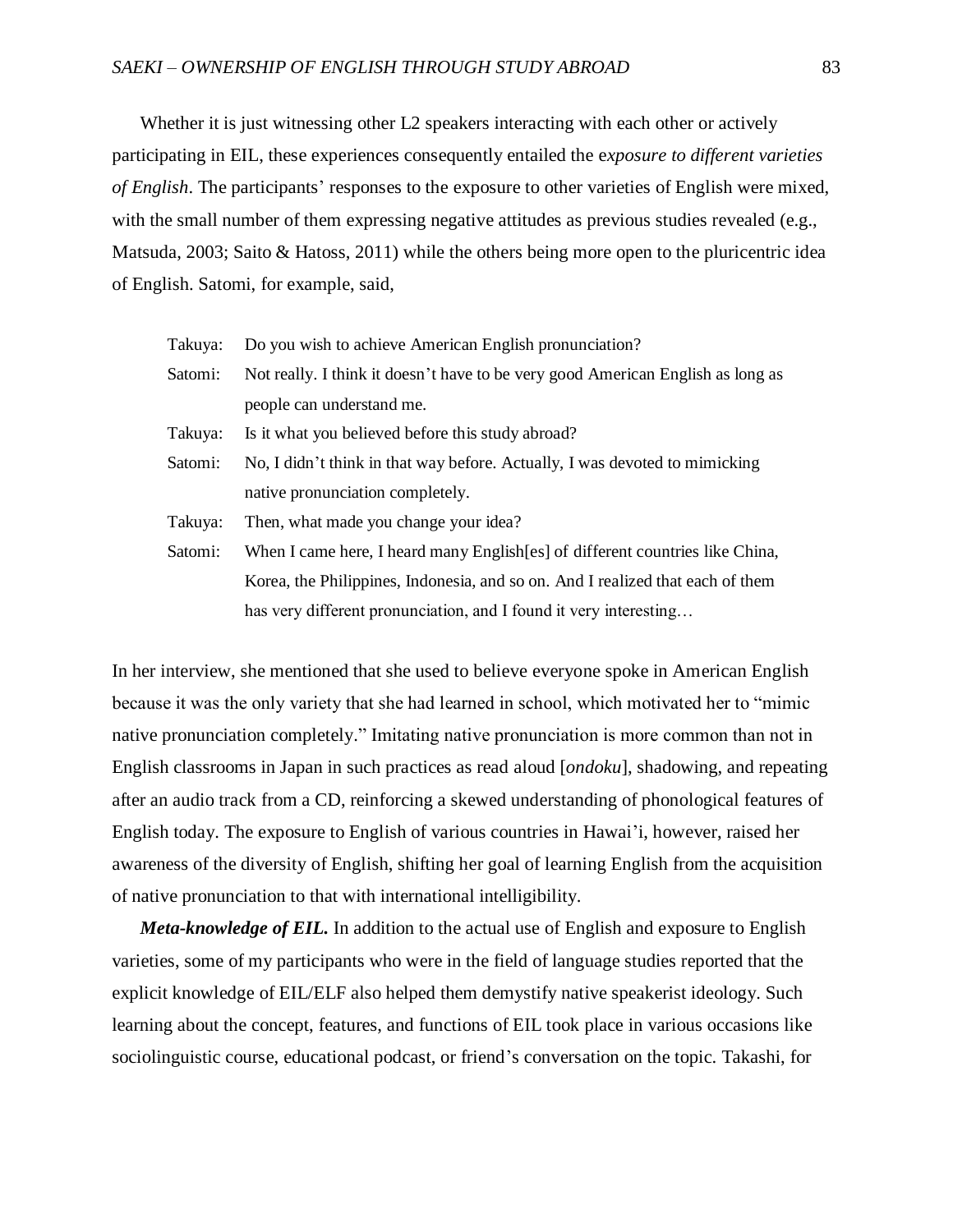example, said:

Takashi: During this study abroad, I took sociolinguistics and learned the concept of English as an international language. And now I think like, "I want to use English in my own way, without trying to sound like a native speaker"... Though I had a longing for native speakers before study abroad, now it's going away a little bit.

It can be concluded here that both the actual use of English in multi-lingual context and metaunderstanding about English as in the disciplines like EIL, ELF, and World Englishes made them become aware that English does not belong only to native speakers but also to all people regardless of which country they may come from. Also, the use and knowledge of EIL gave them an opportunity to reflect on their own English varieties, which in turn led to their confidence, legitimacy, and ownership.

## **DISCUSSION AND PEDAGOGICAL IMPLICATIONS**

One interesting observation during the interviews as well as data analysis that should be noted is that none of my participants had a strong integrative orientation toward American varieties of English. Although they had viewed native speakers as sophisticated and had previously positioned them as the goal of their language learning to varying degrees, such ideologies were not to the extent that they desired to assimilate into the target language community (Gardner & Lambert, 1972). Very few of them expressed the crucial identity struggle caused by native speakerist ideology and the preservation of their local L1-selves, as mentioned in the interview excerpt at the beginning of this paper (Jenkins, 2009). In other words, for most of my Japanese participants who study abroad in Hawai'i, the notion of "native speaker" in relation to the role of identity had become less relevant. Although there were many instances in which my participants said, "I want to be like a native speaker," the subsequent conversation with them made me consider in what ways they want to be like a native speaker. For example, Tomonori and I had the following conversation after he acknowledged the difficulty to speak like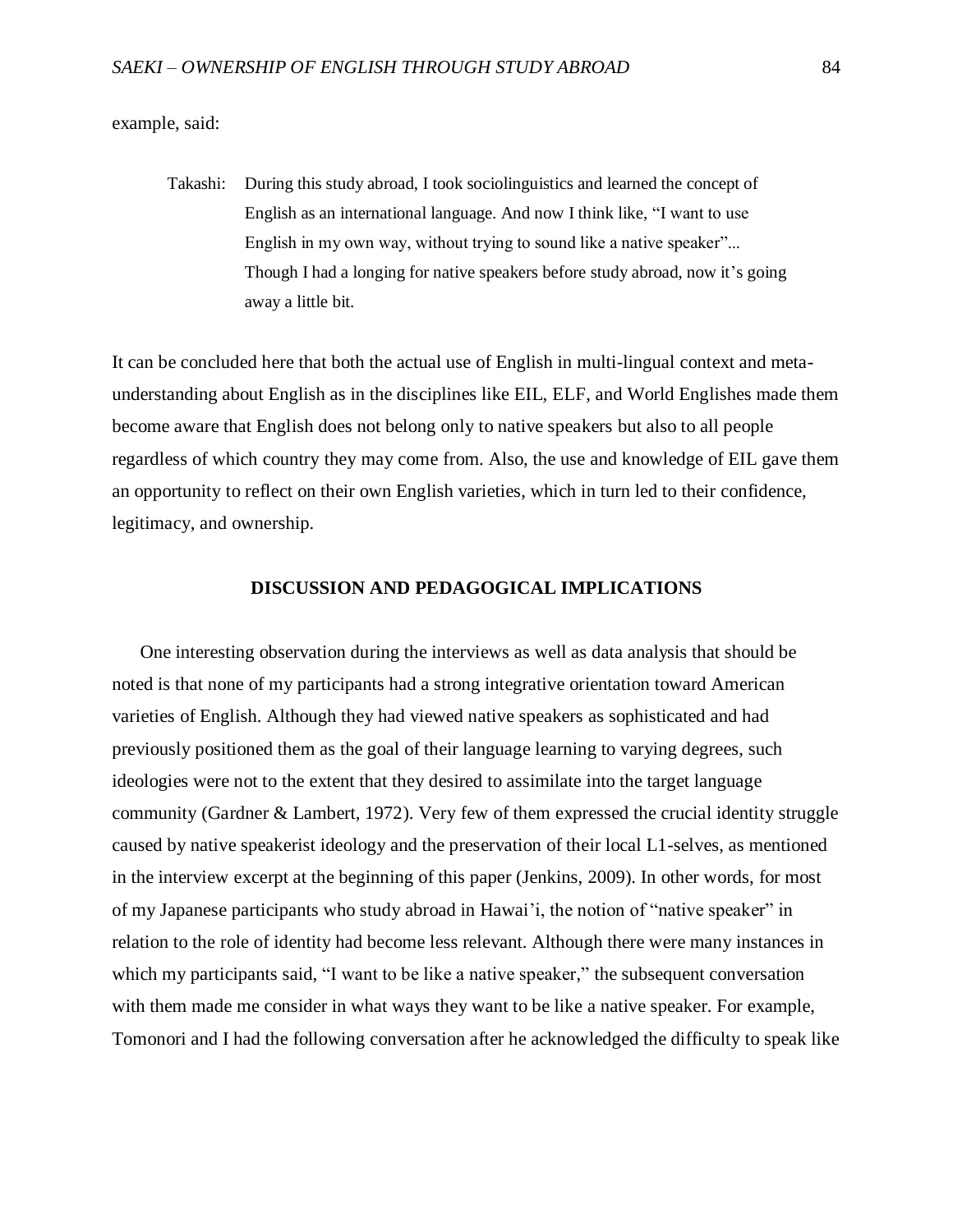a native speaker due to the structural differences that English and Japanese have.

Takuya: Then, don't you think, not like "I cannot be like a native speaker", but like "I don't need to be like a native speaker"?

Tomonori: I don't think so. I want to be like them [native speakers] if I can.

- Takuya: What do you mean by "you want to be like them if you can"? Do you just want to speak English like them in terms of language? Or, do you want to be like them, like Americans?
- Tomonori: I'm talking about language, you know, I just want to speak English like them. Do I want to be like an American? Umm… I've never thought about it, but… that's not it at all.

As Tomonori suggested, native speakerism among my participants was only limited to language level, but not to the extent that it could jeopardize their local identity. This seems to suggest that there is a continuum of native speakerist ideology from one end of "colonization of consciousness of the non-English-speakers, causing them to develop linguistic, cultural, psychological dependency upon, and identification with, the English, its culture and people" (Tsuda, 1996) to the other end which is characterized by an interest in native-like language use but an indifference to native speakers. The interview data revealed that while the majority of my participants held allegiances to their indigenous language, culture, and identity, when it comes to the learning of English, they were somewhere at the language level on its putative native speakerist continuum, with the desire to speak English like a native speaker, particularly in terms of pronunciation, vocabulary, and fluency, but lacking desire to be like native speakers.

# *Implications for EFL Pedagogical Contexts*

Although this study focused on Japanese students in the context of study abroad, the factors that were identified can usefully be incorporated into various L2 classrooms regardless of EFL or ESL. In what follows, I describe pedagogical practices that may help students who do not experience study abroad to mitigate native speakerist ideology and facilitate their ownership of English. Below, I discuss several ideas for teachers which are based on the grounded theory this study has produced.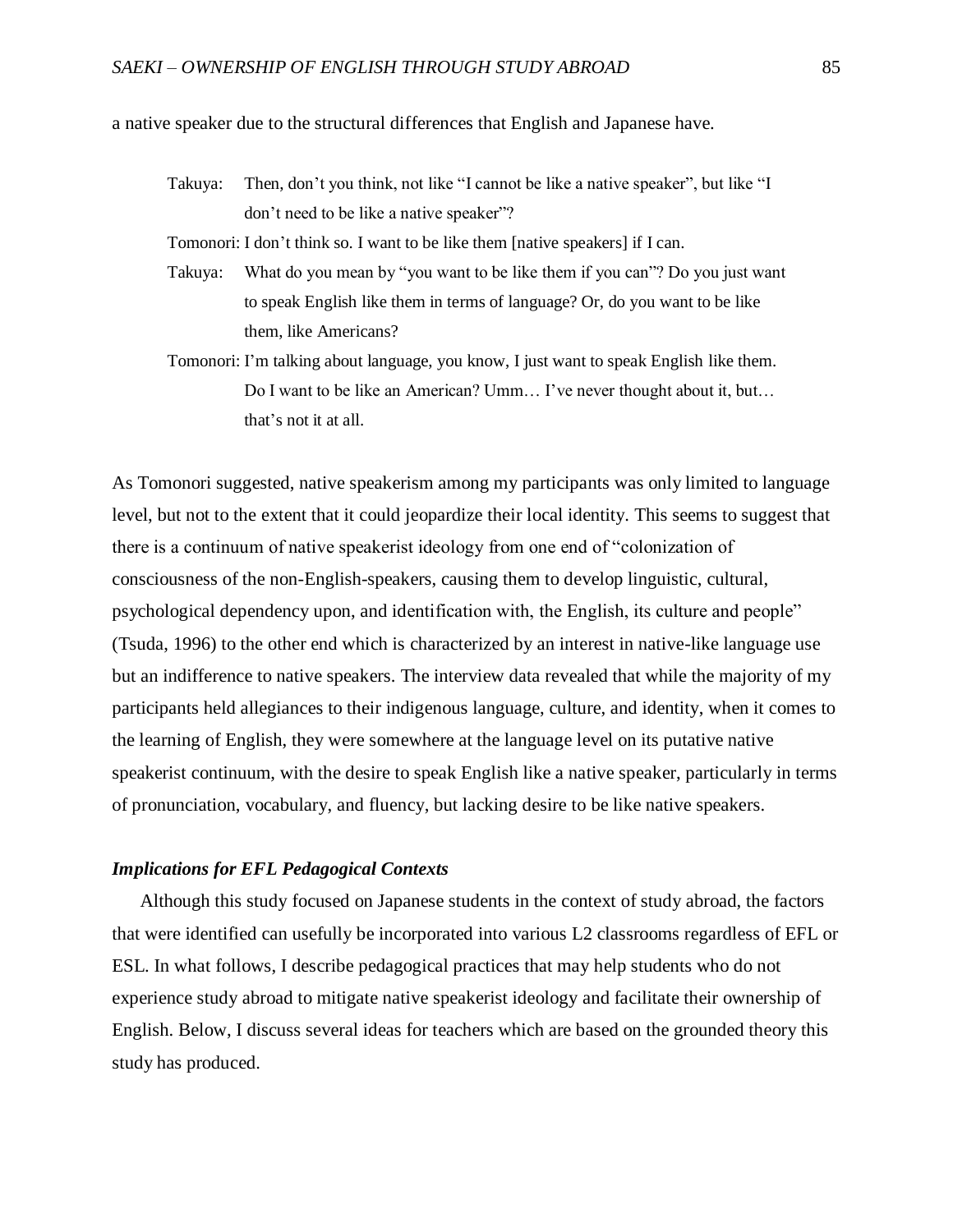・*Teachers can work to make the students become aware of the values of local language, culture, and identity***:** As many of my participants mentioned, living in their L1 context brings little threat to their L1, culture, and identity, make it difficult to understand the values, and sometimes cause them to aspire to speak and even become like a native speaker. It is, therefore, necessary to "increase awareness of their own cultural values, often in relation to those of others, to enable them to express their cultural identity through English" (Saeki, 2015, p. 55). One of the pedagogical ideas to achieve this in classrooms is to establish a "sphere of interculturality" (Kramsch, 1993) by presenting cultures of other countries in various ways (e.g., textbooks introducing world cultures, audio-visual materials introducing different cultures, online newspapers of other countries) as a way of gaining greater knowledge and understanding of the students' own culture. These ideas are supported as far back as Smith (1976), who suggested the following pedagogical implications of EIL: "learners of an international language do not need to internalize the cultural norms of native speakers of that language; the ownership of an international language becomes de-nationalized; and the educational goal of learning it is to enable learners to communicate their ideas and culture to others" (cited by McKay, 2002, p. 12). In other words, having ownership of English essentially means to internalize the language as their own through the expression of oneself within each individual's linguistic and cultural framework, rather than to attempt to stretch out one's hand to an exonormative native English.

・*Teachers can work to raise the students' critical awareness of the term "native speakers," including visual images***:** As many of participants mentioned, the interactions with native speakers in Hawai'i gave them opportunities to become aware of the similarity with, imperfect usages by, and complex backgrounds of native speakers, which led to the correction of their idealized image. In EFL classroom settings, it would be important to raise their critical awareness of the term native speakers in discussing such questions as "Who is a native speaker?" and "What does it take to be a native speaker?" The native speaker in classroom materials is often "portrayed as handsome, often with blond hair and blue eyes, well-educated, well-dressed, understated and kind" (Piller & Takahashi, 2006, p. 66), and may still be maintained among more than a few Japanese people due to a biased representation of native speakers in media, recruitment of native speakers teachers with such physical characteristics in the ELT industry, and Japan's distinctive feature of largely homogeneous ethnic population compared to other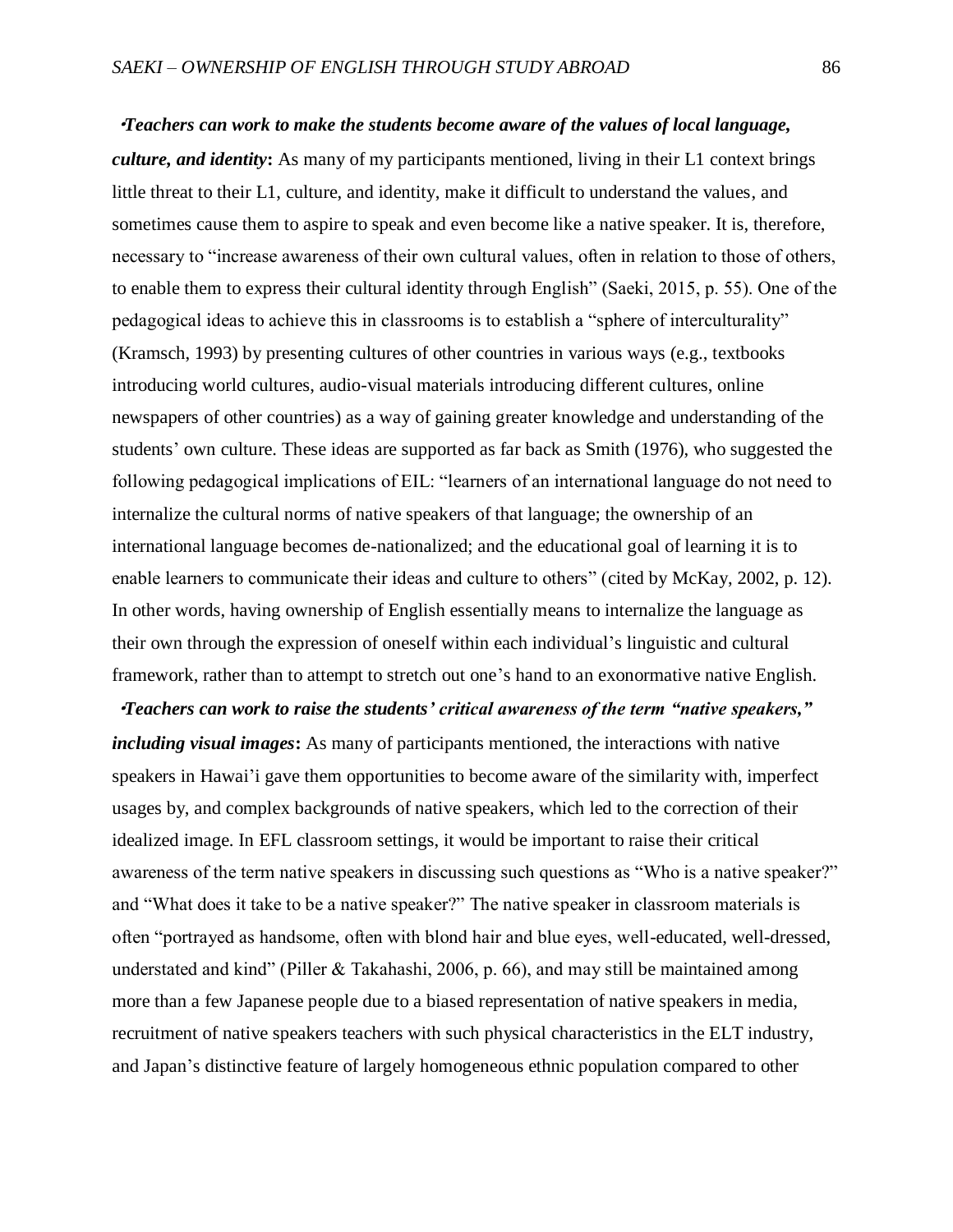countries. In their discussion, teachers should keep in mind that what we perceive as a native speaker is often imaginary and based on ideologies that do not reflect the demographics of L1 speakers.

・*Teachers can work to invite successful L2 speakers to an English class/recruit non-native English instructors (e.g., assistant language teachers)***:** As some of my participants suggested (e.g., Shingo and Takashi above), while undue favor to native English speaker teachers (NEST) may reinforce students' association of native speakers with the sole and desired model, the positive recruitment of non-native English speaker teachers (NNEST) can help them understand the legitimacy of L2 speakers. In addition, inviting successful L2 speakers of English into an English class, or sharing video data featuring fluent Japanese users of English, also brings empowerment for L2 learners, as they can be more realistic and attainable models than native speakers in a sense that they are nothing less than the learners themselves in terms of the language-learning background. This would be a first step in providing alternatives to the native speaker models, as represented by most of the assistant language teachers (ALTs) hired for the JET (Japan Exchange and Teaching) program, in which 90% of them are from the Inner Circle countries such as America, Canada, Britain, Australia, and New Zealand (MEXT, 2013). This proportion is contrary to the current sociolinguistic reality of English in which more than 80% of English speakers belong to the Outer and Expanding Circle countries. To be effective, teachers can invite those who are close to their students' social and age level as "near peer role models" who can make a lasting impression on some of the students (Dornyei & Murphey, 2003, p. 128).

・*Teachers can work to raise students' awareness of English in the world and provide adequate exposure to other varieties of English***:** The current situation may be that while students learn English in the EFL setting, they are unaware of how English is used as an international language, who is using English and for what purposes, and what the roles and features of English are in the world (Saeki, 2015). Since participating in international communication in English will require the learners to shuttle between different varieties of English and cultural communities (Canagarajah, 2006), it is essential to increase their meta-understanding about English as well as to provide the exposure to various features of World Englishes. Teachers can do this by teaching *about* English as well as playing audios and videos that include World Englishes, making use of online resources such as elllo (elllo.org) and Global Englishes [\(http://www.globalenglishes.com/\)](http://www.globalenglishes.com/).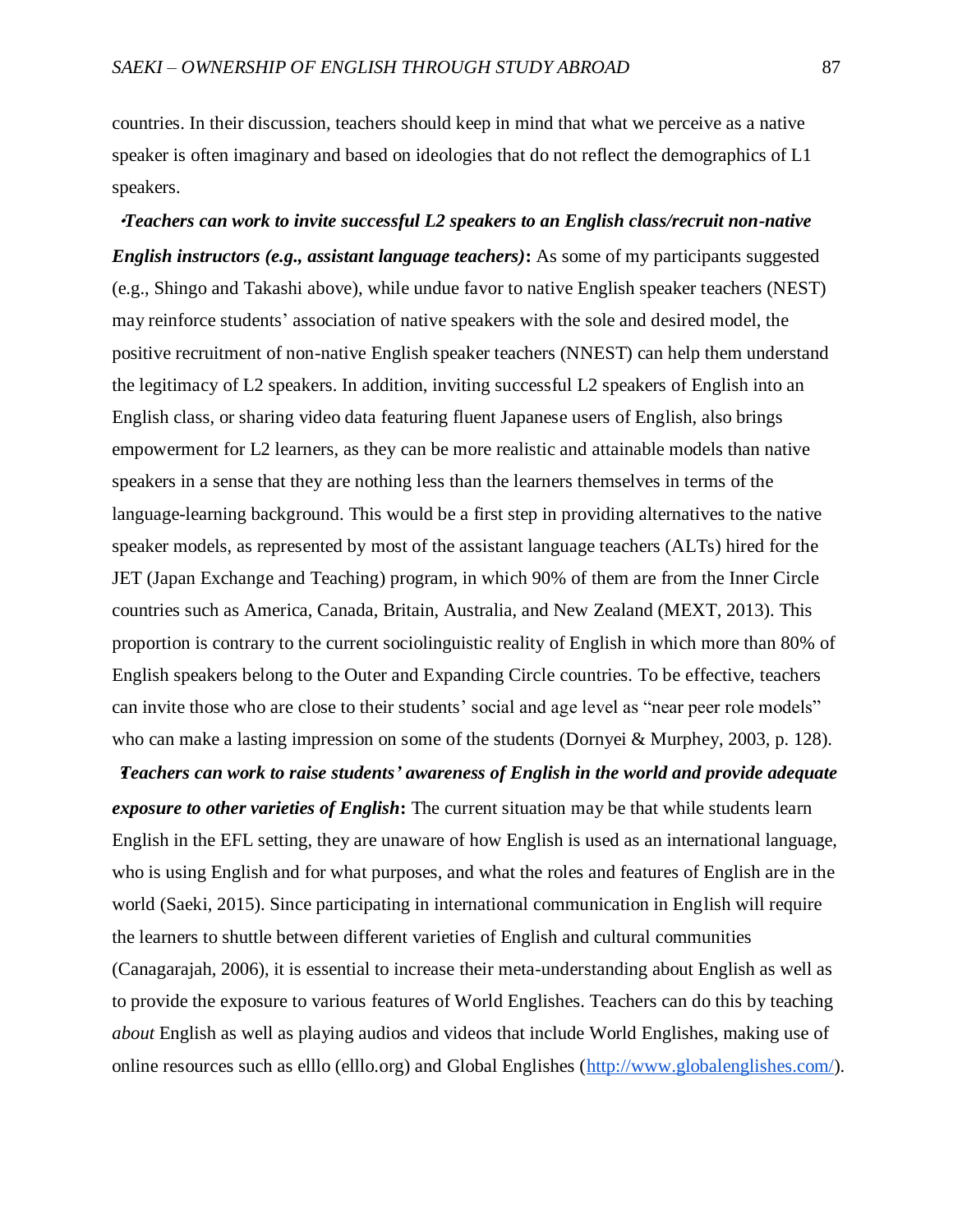Also, TED [\(https://www.ted.com/\)](https://www.ted.com/) can be used since many TED presenters come from different countries with their English varieties.

・*Teachers can work to create an EIL environment that facilitates L2-L2 interaction***:** As many of my participants expressed, interaction with other L2 speakers made them become aware of the roles and functions of English as a language for international communication and allowed them to deconstruct their assumption that they learned English to communicate with native speakers. In addition, such L2-L2 interactions further facilitated language socialization and legitimate peripheral participation into their respective communities of practice (Lave  $\&$  Wenger, 1991), and also prepared the students for future multilingual society in which they must accommodate and negotiate between different varieties of English and cultures. While such practices have been attempted at college level where EIL/ELF/WE scholars are found (e.g., D'Angelo, 2012; Hino, 2009; Uyeda, Owada, Oya, & Tsutsui, 2005), most high school teachers are not informed of the ideas to implement the necessary changes. Digital communication media such as epals [\(https://www.epals.com\)](https://www.epals.com/)

or Mystery Skype [\(https://education.microsoft.com/skype-in-the-classroom/mystery-skype\)](https://education.microsoft.com/skype-in-the-classroom/mystery-skype) could be incorporated in classrooms to create an EIL environment.

It should be noted that these suggestions of EIL pedagogy is not intended to replace the existing classroom practices entirely with something new, but instead, they can be added and adapted into various parts of the curriculum. One of the possible challenges in exposing the students to World Englishes and cultures as well as creating an EIL environment would be an accessibility of Internet in classrooms since such online environment has not been fully equipped in many schools. Along with many other constraints, however, teachers can start implementing the necessary changes by making use of the ideas of EIL activities and tasks introduced in books and articles about EIL (e.g., Alsagoff, McKay, Hu, & Renandya, 2012; Galloway, 2013; Hino, 2012; Matsuda, 2012; Matsuda, 2017). Having said that, what is of particular importance is teachers' attitudes toward EIL. Previous studies have shown that not just leaners but teachers give positive evaluations to native than non-native varieties as an appropriate instructional norms (e.g., Coskun, 2011; Lai, 2008; Sifakis & Sougari, 2005). In order to implement these changes in the most effective way, it is essential for teachers to be informed of the theoretical reasons why there needs to be such a shift from EFL to EIL pedagogy.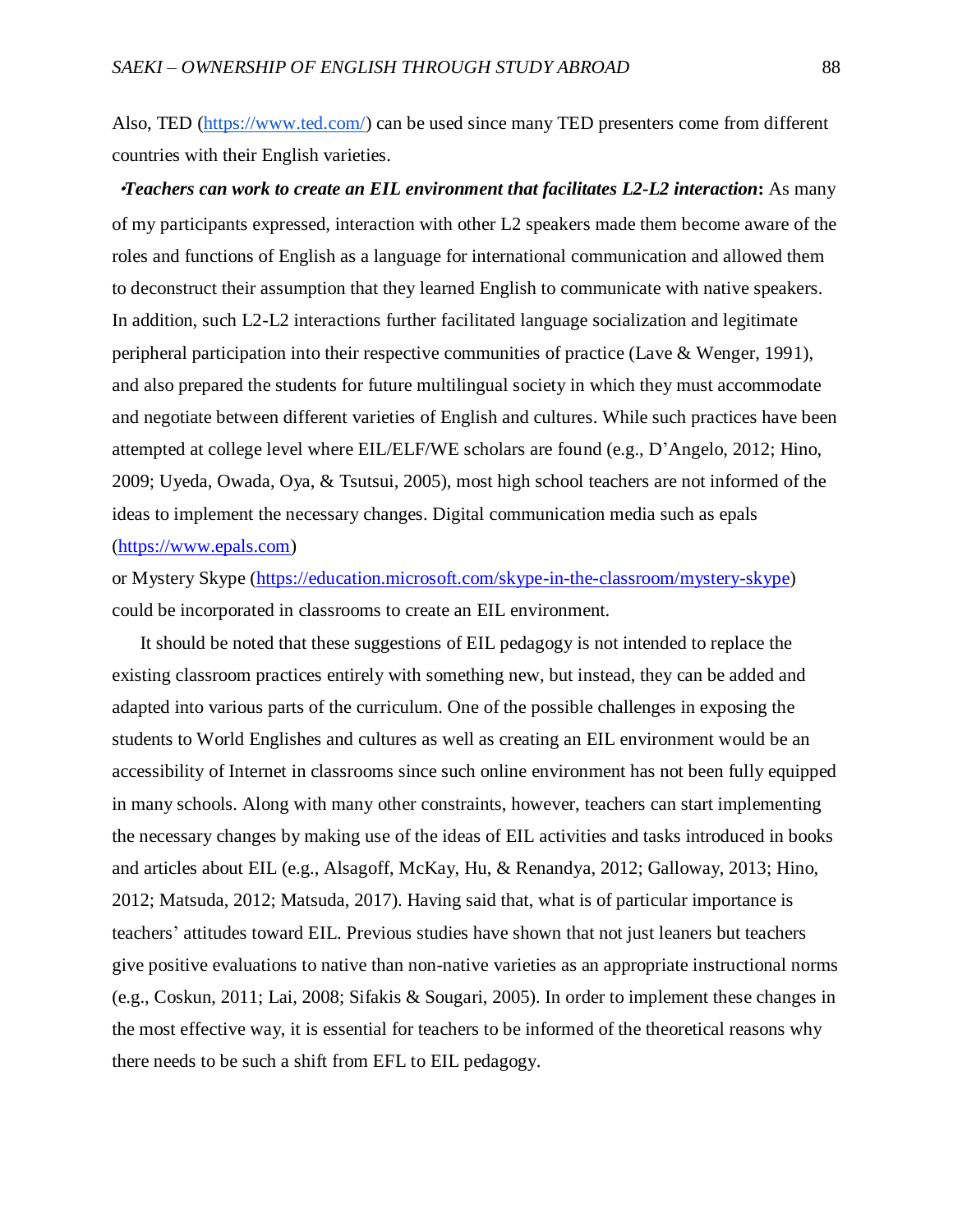## **CONCLUSION**

This study investigated the ways in which the experiences during study abroad demystified native speakerist ideology as an important process of taking ownership of English among Japanese students, in an attempt to explore the experiences, knowledge, and beliefs that influenced their decrease of such ideology. The findings revealed that study abroad helped the participants mitigate native speakerist ideology through various factors such as awareness of the value of Japanese language, culture, and identity, correction of idealized image of native speakers, L2 speaker models, and use and knowledge of EIL, as shown in Figure 1. However, of course, the data are limited by the small number of participants and the time they had spent so far in their study abroad experiences. There was also a difficulty in eliciting all of their stories relevant to the research question, due to their memory limitations. Nevertheless, I hope that this study can contribute to an understanding of the mechanisms by which native speakerist ideology can be mitigated, thereby providing language learners and language educators with important pedagogical implications.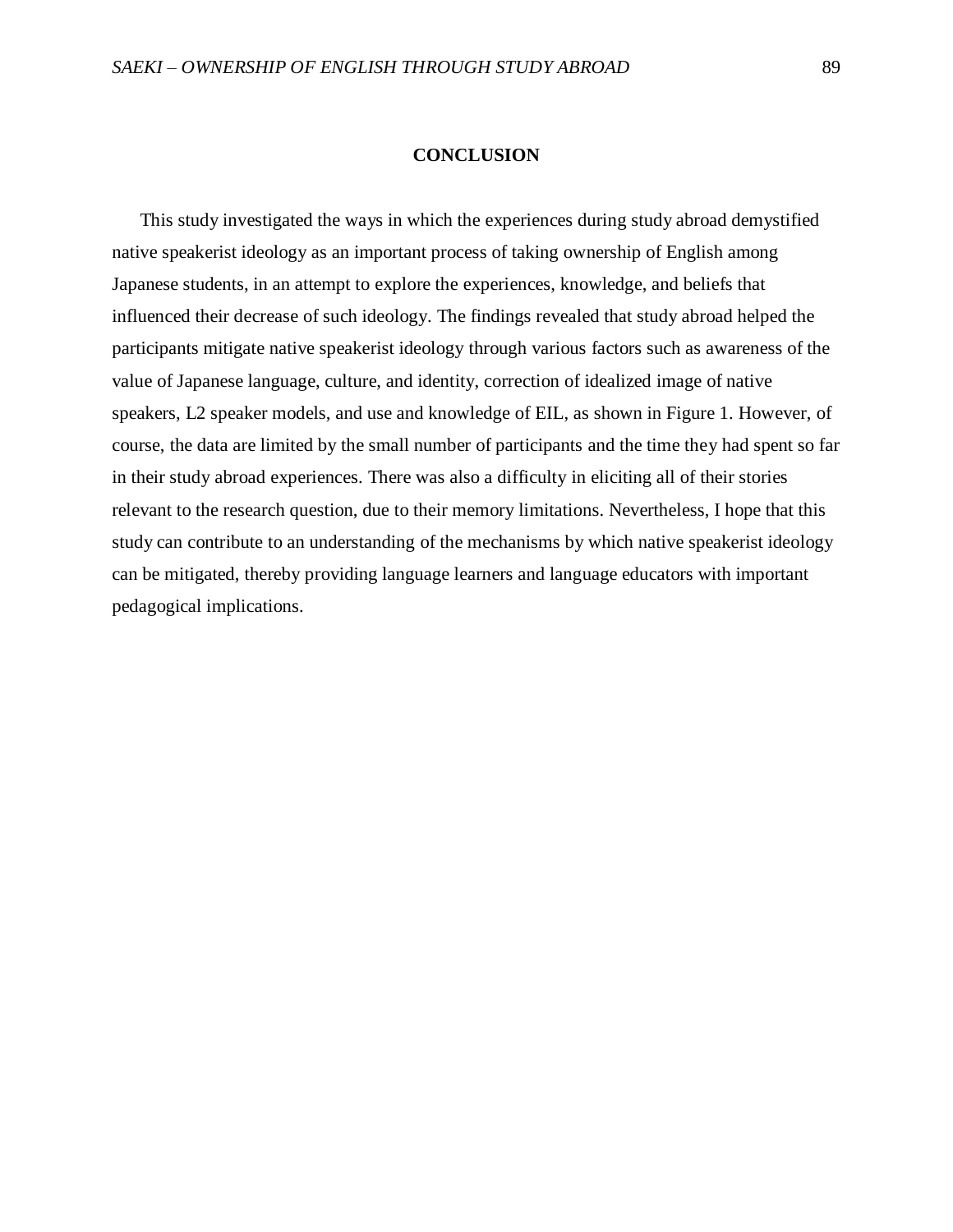## **REFERENCES**

- Alsagoff, L., McKay, S., Hu, G., Renandya, W. (Eds.). (2012). *Principles and practices for teaching English as an international language*. New York: Routledge.
- Bokhorst-Heng, W. D., Alsagoff, L., McKay, S., & Rubdy, R. (2007). English language ownership among Singaporean Malays: Going beyond the NS/NNS dichotomy. *World Englishes*, *26*(4), 424-445.
- Butler, Y. G. (2007). How are nonnative-English-speaking teachers perceived by young learners? *TESOL Quarterly, 41*(4), 731–755.
- Canagarajah, S. (2014). In search of a new paradigm for teaching English as an international language. *TESOL Journal*, *5*(4), 767-785.
- Charmaz, K. (2006). *Constructing grounded theory: A practical guide through qualitative analysis*. Newbury Park, CA: Sage.
- Cho, J. Y., & Lee, E. H. (2014). Reducing confusion about grounded theory and qualitative content analysis: Similarities and differences. *The Qualitative Report*, *19*(32), 1-21.
- Clark, E., & Paran, A. (2007). The employability of non-native-speaker teachers of EFL: A UK survey. *System*, *35*(4), 407-430.
- Coskun, A. (2011). Future English teachers' attitudes towards EIL pronunciation. *Journal of English as an International Language*, *6*(2), 46-68.
- Crystal, D. (2003). *English as a global language*. Cambridge: Cambridge University.
- D'Angelo, J. (2012). WE-Informed EIL curriculum at Chukyo: Towards a functional, educated, multilingual outcome. In A. Matsuda (Ed.), *Principles and practices of teaching English as an international language*. Bristol, UK: Multilingual Matters.
- Dornyei, Z., & Murphey, T. (2003). *Group dynamics in the language classroom*. Cambridge: Cambridge University.
- Dornyei, Z. (2005). *The psychology of the language learner: Individual differences in second language acquisition*. Mahwah, NJ: Lawrence Erlbaum Associates.
- Furukawa, G. (2015). "Cool" English: Stylized native-speaker English in Japanese television shows. *Multilingua*, *34*(2), 265-291.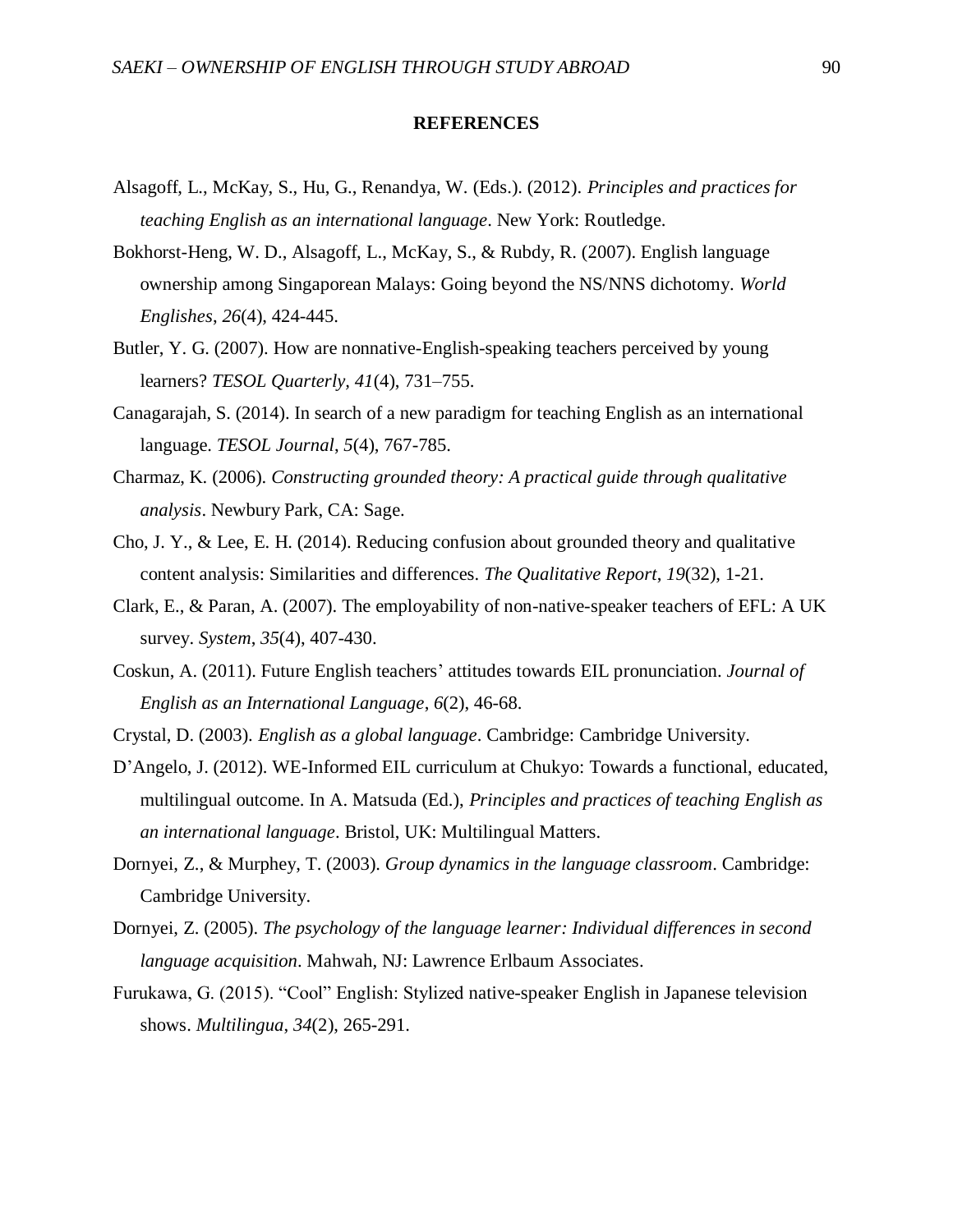- Galloway, N. (2013). Global Englishes and English language teaching (ELT)–Bridging the gap between theory and practice in a Japanese context. *System*, *41*(3), 786-803.
- Gardner, R. C., & Lambert, W. C. (1972). *Attitudes and motivation in second language learning.* Rowley, MA: Newbury House.
- Hansen Edwards, J. G. (2016). Defining 'native speaker' in multilingual settings: English as a native language in Asia. *Journal of Multilingual and Multicultural Development*, 38(9), 757- 771.
- He, D., & Zhang, Q. (2010). Native speaker norms and China English: From the perspective of learners and teachers in China. *TESOL Quarterly, 44*(4), 769–789.
- Higgins, C. (2003). "Ownership" of English in the Outer Circle: An alternative to the NS-NNS dichotomy. *TESOL Quarterly, 37*(4), 615-644.
- Hino, N. (2009). The teaching of English as an international language in Japan: An answer to the dilemma of indigenous values and global needs in the Expanding Circle. *AILA Review*, *22*(1), 103-119.
- Hino, N. (2012). Negotiating indigenous values with Anglo-American cultures in ELT in Japan: A case of EIL philosophy in the Expanding Circle. In A. Kirkpatric & R. Sussex (Eds.), *English as an international language in Asia: Implications for language education* (pp. 157- 173). Dordrecht: Springer.
- Holliday, A. (2006). Native-speakerism. *ELT journal*, *60*(4), 385-387.
- Jenkins, J. (2006). The spread of EIL: A testing time for testers. *ELT Journal 60*(1), 42-50.
- Jenkins, J. (2009). English as a lingua franca: Interpretations and attitudes. *World Englishes*, *28*(2), 200-207.
- Kachru, B. (1985). The bilinguals' creativity. *Annual Review of Applied Linguistics*, *6*, 20-33.
- Ke, I-Chung. (2010). Global English and world culture: A study of Taiwanese university students' worldviews and conceptions of English. *English as an International Language Journal*, *5*, 81–100.
- Kramsch, C. (1993). *Context and culture in language teaching*. Oxford: Oxford University.
- Lai, H. Y. T. (2008). English as an international language? Taiwanese university teachers' dilemma and struggle… . *English Today*, *24*(3), 39-45.
- Lamb, M. (2004). Integrative motivation in a globalizing world. *System 32*(1), 3–19.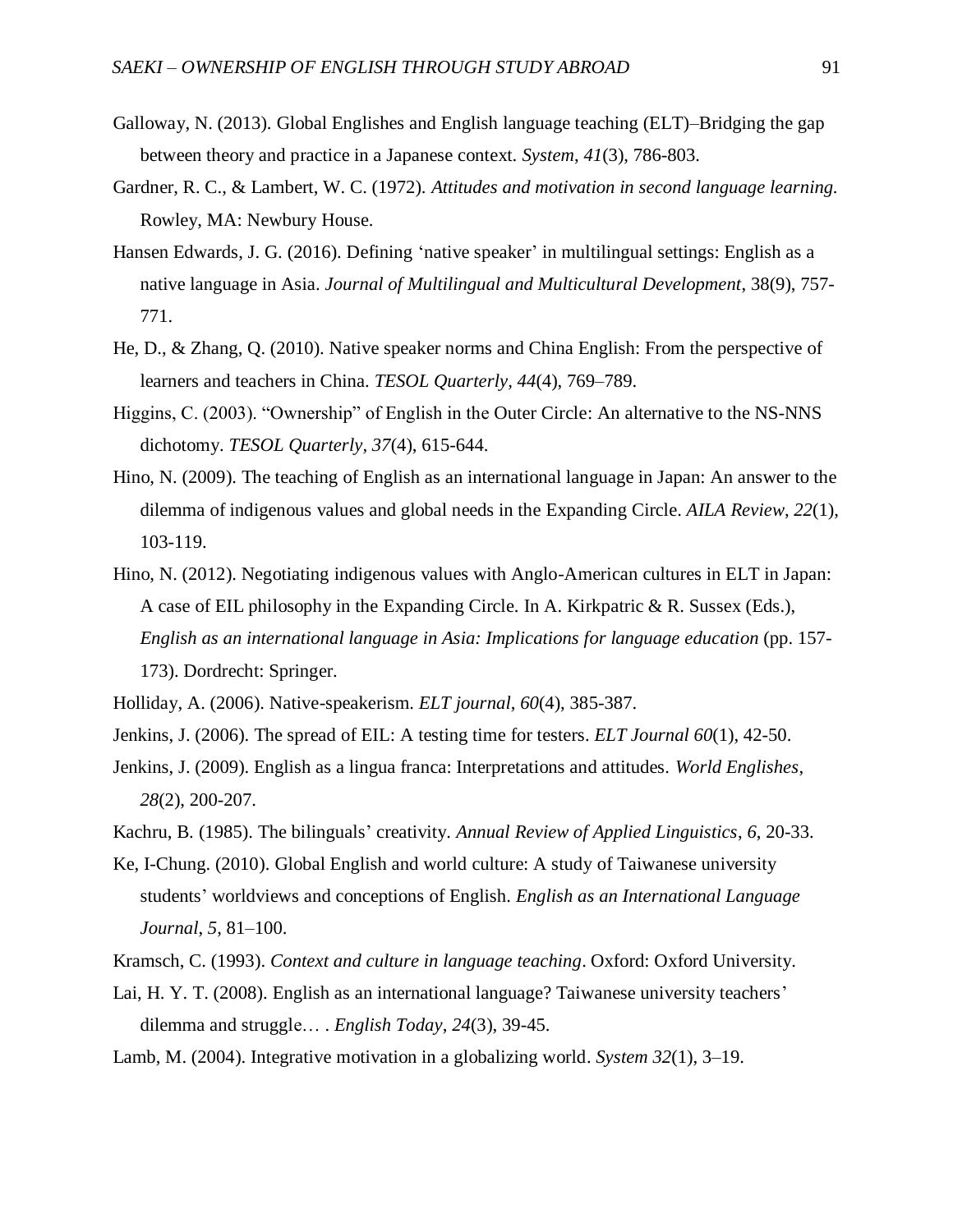- Lave, J., & Wenger, E. (1991). *Situated learning: Legitimate peripheral participation*. Cambridge University.
- Lewko, A. M. (2012). *Linguistic projection and the ownership of English: Solidarity and power with the English language in Egypt*. Unpublished doctoral dissertation, The American University in Cairo.
- Luk, M. (1998). Hong Kong students' awareness of and reactions to accent differences. *Multilingua, 17*(1), 93-106.
- Patton, M. Q. (1990). *Qualitative evaluation and research methods*. Newbury Park, CA: Sage.
- Rubdy, R., McKay, S. L., Alsagoff, L., & Bokhorst-Heng, W. D. (2008). Enacting English language ownership in the Outer Circle: A study of Singaporean Indians' orientations to English norms. *World Englishes*, *27*(1), 40-67.
- Matsuda, A. (2003). The ownership of English in Japanese secondary schools. *World Englishes, 22*, 483-496.
- Matsuda, A. (Ed.). (2017). *Preparing teachers to teach English as an international language* (Vol. 53). Clevedon: Multilingual Matters.
- McKay, L. (2002). *Teaching English as an international language: Rethinking goals and approaches*. Oxford University.
- MEXT (2013, October). *TOBITATE! Ryugaku JAPAN*. Retreived from http://www.tobitate.mext.go.jp/index.html
- Norton, B. (1997). Language, identity, and the ownership of English. *TESOL Quarterly, 31*(3), 409-429.
- Nikula, T. (2007). Speaking English in Finnish content-based classrooms. *World Englishes 26*(2). 206-223.
- Parmegiani, A. (2010). Reconceptualizing language ownership. A case study of language practices and attitudes among students at the University of KwaZulu-Natal. *Language Learning Journal*, *38*(3), 359-378.
- Phan, Ha. (2009). English as an international language: International student and identity formation. *Language and Intercultural Communication, 9*(3), 201-214.
- Phillipson, R. (1992). ELT: The native speaker's burden? *ELT journal, 46*(1), 12-18.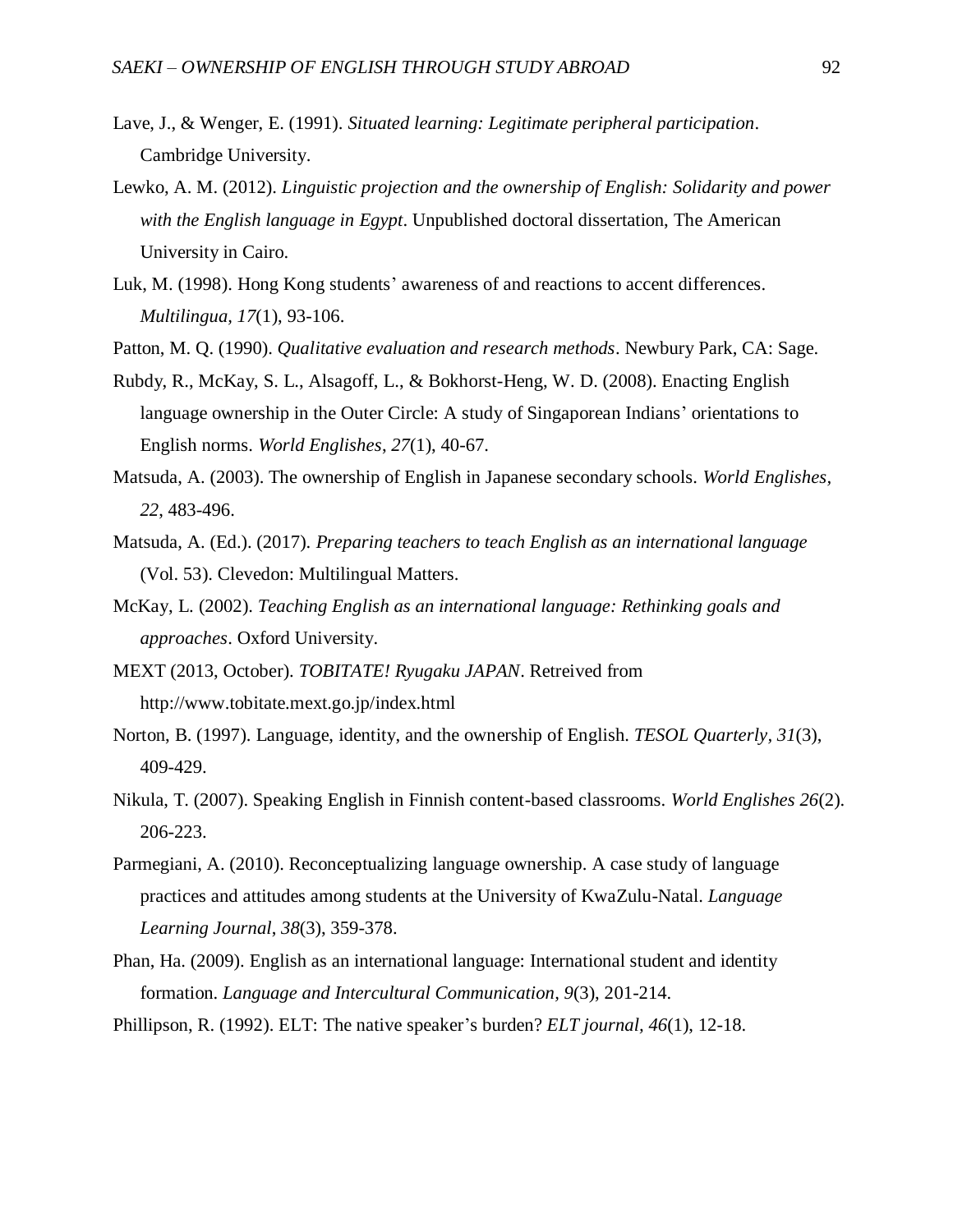- Piller, I., & Takahashi, K. (2006). A passion for English: Desire and the language market. In A. Pavlenko (Ed.) *Bilingual minds: Emotional experience, expression and presentation* (pp. 58- 83). Clevedon: Multilingual Matters.
- Saito, A., & Hatoss, A. (2011). Does the ownership rest with us? Global English and the native speaker ideal among Japanese high school students. *International Journal of Pedagogies & Learning, 6*, 108-125.
- Saeki, T. (2015). Exploring the development of ownership of English through the voice of Japanese EIL users. *Asian Englishes, 17*(1), 43-58.
- Saraceni, M. (2010). *The relocation of English: Shifting paradigms in a global era*. Basingstoke: Palgrave Macmillan.
- Sasaki, M. (2007). Effects of study abroad experiences on EFL writers: A multiple‐ data analysis. *The Modern Language Journal*, *91*(4), 602-620.
- Sasayama, S. (2013). Japanese college students' attitudes towards Japan English and American English. *Journal of Multilingual and Multicultural Development*, *34*(3), 264-278.
- Seidlhofer, B. (2004). Research Perspectives on Teaching English as a Lingua Franca. *Annual Review of Applied Linguistics, 24*, 209-239.
- Seilhamer, M. (2015). Ownership of English in Taiwan. *World Englishes, 34*(3), 370-388.
- Shaw, W. D. (1983). Asian student attitudes towards English. In L. E. Smith (Ed.), *Readings in English as an international language* (pp. 21-33). Oxford: Pergamon.
- Sifakis, N. C., & Sougari, A. (2005). Pronunciation issues and EIL pedagogy in the periphery: A survey of Greek state school teachers' beliefs. *TESOL Quarterly*, *39*(3), 467-488.
- Smith, L. (1976). English as an International auxiliary language. *RELC Journal, 7*, 38–42.
- Strauss, A. & Corbin, J. (1998). *Basics of qualitative research: Techniques and procedures for developing grounded theory*. Thousand Oaks, CA: Sage.
- Tanaka, K., & Ellis, R. (2003). Study abroad, language proficiency, and learner beliefs about language learning. *JALT Journal*, *25*(1), 63-85.
- Timmis, I. (2002). Native-speaker norms and international English: A classroom view. *ELT Journal, 56*(3), 240-249.
- Tsuda, Y, (1996). *The hegemony of English and strategies for linguistic pluralism: Proposing the ecology of language paradigm*. Retrieved from